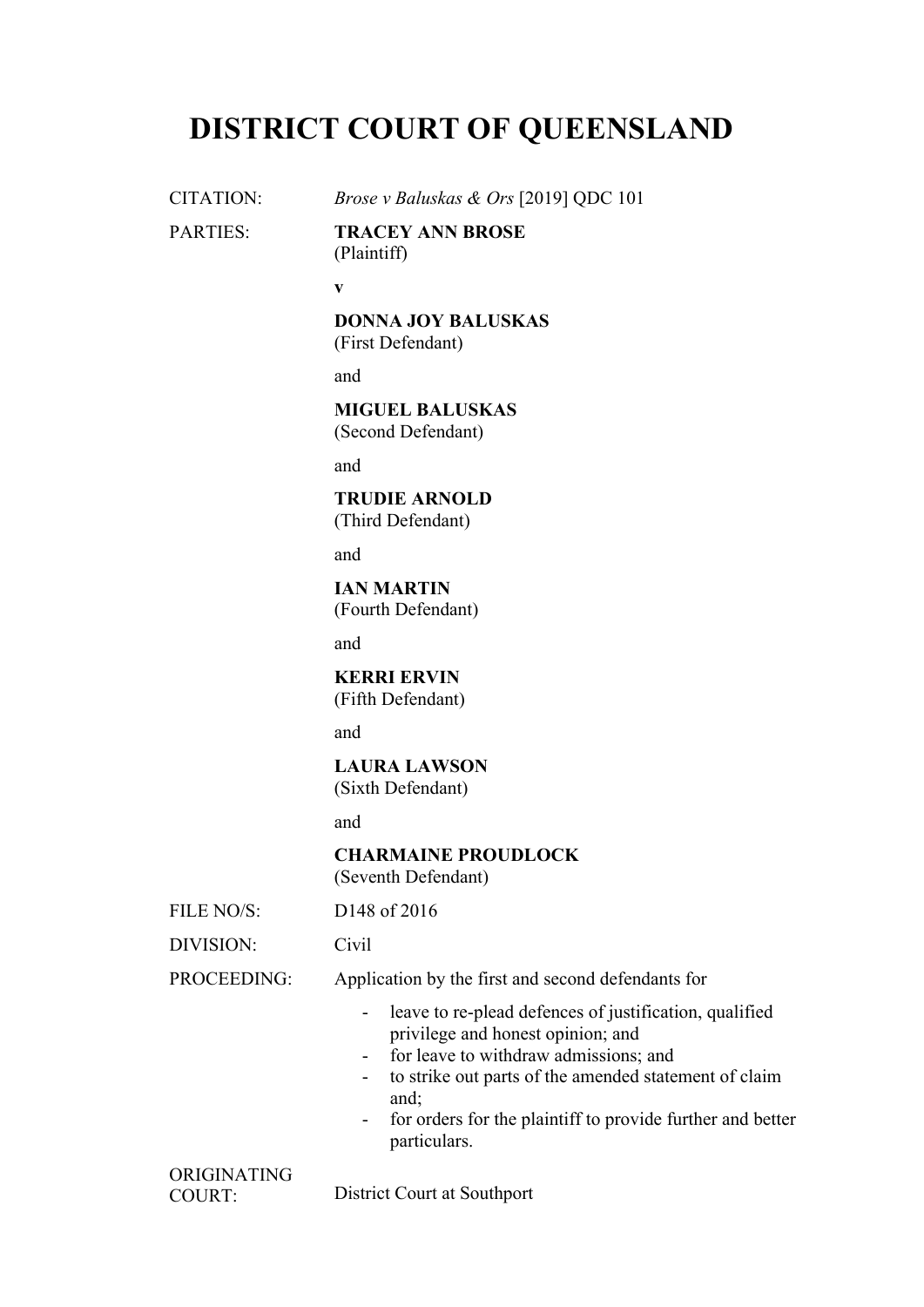| DELIVERED ON: $21$ June 2019 |                                        |
|------------------------------|----------------------------------------|
| DELIVERED AT:                | Southport                              |
|                              | HEARING DATE: 17 May 2019; 24 May 2019 |
| JUDGE:                       | Kent QC DCJ                            |
|                              |                                        |

ORDER:

- [1] **The defendants' second further amended defence, filed 26 October 2018 without leave, is struck out insofar as it pleads any matters for which leave was required pursuant to the court's orders of 5 October 2018;**
- [2] **The defendants' applications in relation to striking out portions of the Amended Statement of Claim, withdrawal of admissions and orders for further and better particulars are dismissed;**
- [3] **The first defendant's application for leave to deliver an amended defence pleading justification, qualified privilege and honest opinion is dismissed;**
- [4] **The second defendant's application for leave to deliver an amended defence pleading qualified privilege and honest opinion is dismissed;**
- [5] **The second defendant's application for leave to deliver an amended defence pleading justification is allowed, only insofar as pleaded in paragraphs 43A – 43F and 43V of the draft amended defence;**
- [6] **Subject to submissions, the first defendant should pay the plaintiff's costs of the applications, and the second defendant should pay 75% of the plaintiff's costs;**
- [7] **Once pleadings are closed, the matter is to be treated as though a request for trial date had been filed, that is, the parties may only amend a pleading, request particulars or make an application in the proceeding with the court's leave.**
- CATCHWORDS: DEFAMATION JUSTIFICATION GENERALLY WHETHER PLEA ESTABLISHED – Where the defendants have re-pleaded their defence three times, once with the assistance of legal representation – Where the first further amended defences were struck out – where the defendants were prevented from re-pleading justification without leave – where the unrepresented defendants filed second further amended defences in defiance of that order – where the defendants have new legal representatives – Whether leave should be granted to 1st and 2nd defendants to plead the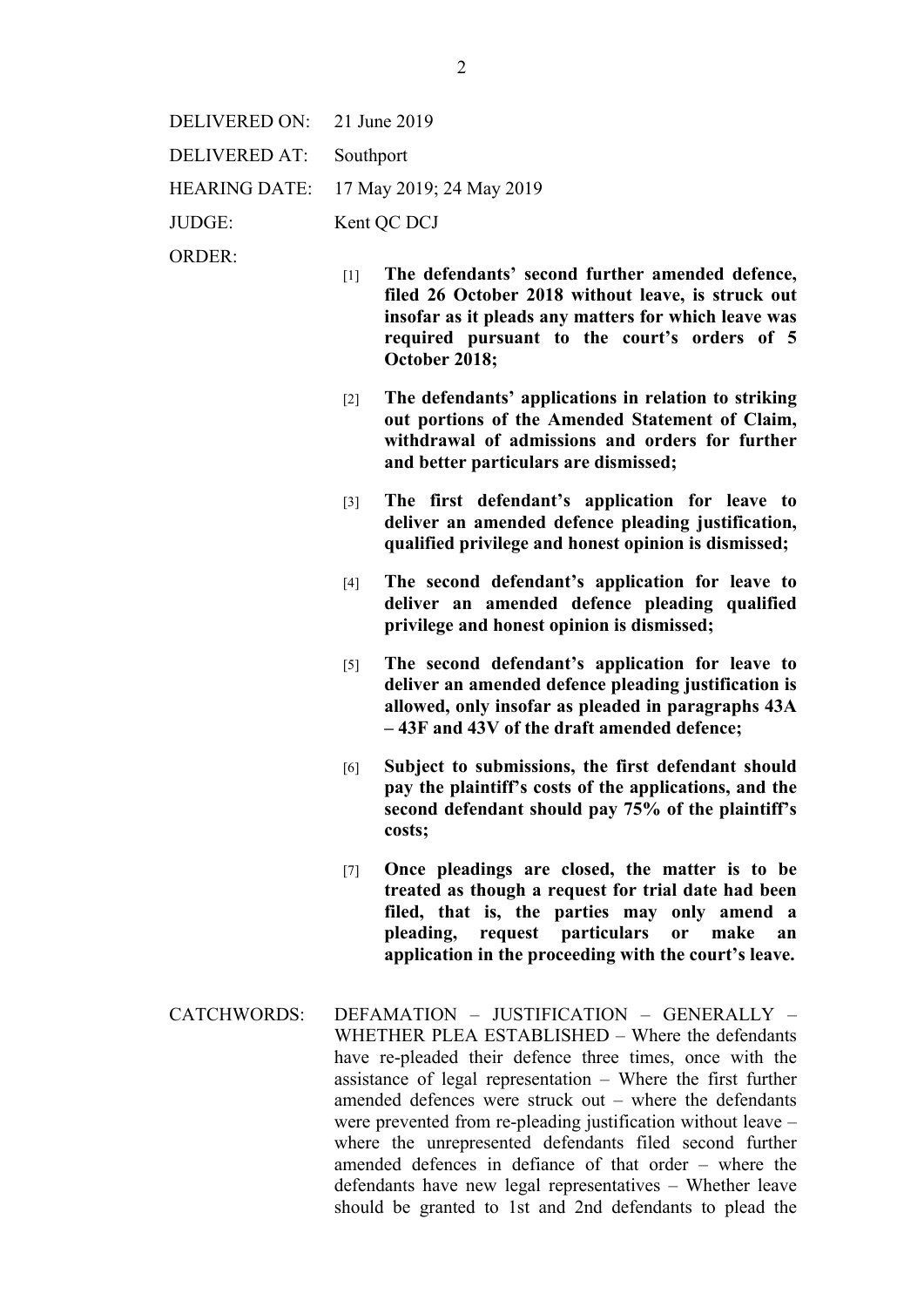defence of justification.

DEFAMATION – OTHER DEFENCES – MISCELLANEOUS DEFENCES – Where the defendants have re-pleaded their defence three times, once with the assistance of legal representation – Where the first further amended defences were struck out – where the defendants were prevented from re-pleading qualified privilege without leave – where the unrepresented defendants filed second further amended defences in defiance of that order – where the defendants have new legal representatives – Whether leave should be granted to 1st and 2nd defendants to plead defence of qualified privilege.

DEFAMATION – OTHER DEFENCES – HONEST OPINION – Where the defendants allege their opinions were based on notorious facts – Where the defendants cannot presently particularise all of these facts – Where the defendants argue some of these facts can be implied – Whether leave should be granted to 1st and 2nd defendants to plead defence of honest opinion.

PROCEDURE – CIVIL PROCEEDINGS IN STATE AND TERRITORY COURTS – ADMISSIONS – WITHDRAWAL – Where the defendants made formal admissions while legally represented – where the defendants have new legal representatives who disagree with the advice provided by the previous representatives – Whether leave should be granted to 1st and 2nd defendants to withdraw various admissions.

PROCEDURE – CIVIL PROCEEDINGS IN STATE AND TERRITORY COURTS – PLEADINGS – STRIKING OUT  $-$  GENERALLY – Where the defendants argue the plaintiff's pleadings are non-specific and open-ended – Where the defendants argue the plaintiff's pleadings improperly conflate 'viewing' or 'liking' publications with 'comprehending' publications – Whether parts of the amended statement of claim should be struck out as frivolous, vexatious, embarrassing, scandalous or for having a tendency to cause prejudice or delay or for failing to disclose a reasonable cause of action.

PROCEDURE – CIVIL PROCEEDINGS IN STATE AND TERRITORY COURTS – PLEADINGS – PARTICULARS – FURTHER AND BETTER – Where the defendants argue they have received an inadequate response to their request for further and better particulars – Where the plaintiff contends the request was not pursuant to r 444 of the UCPR – Where the plaintiff provided further and better particulars regardless – Whether the plaintiff should be ordered to provide further and better particulars.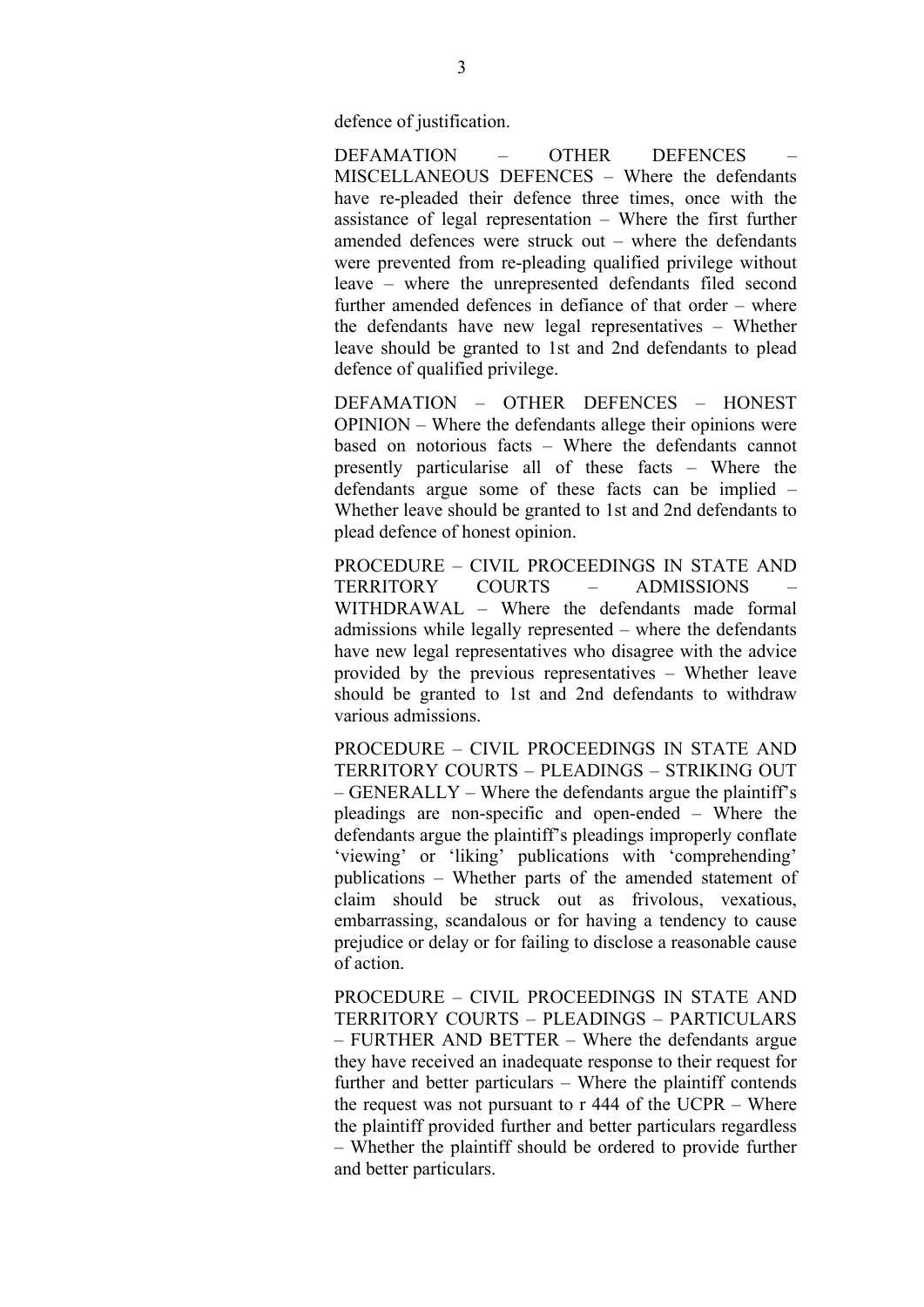| LEGISLATION:       | Limitation of Actions Act 1974 (Qld) s 10AA                                                          |
|--------------------|------------------------------------------------------------------------------------------------------|
|                    | Uniform Civil Procedure Rules 1999 (Qld), r 5, r 171 r 188, r                                        |
| CASES:             | 665<br>Agar v Hyde [2000] 201 CLR 552, cited.                                                        |
|                    | Aon Risk Services Australia Pty Ltd v Australian National<br>University (2009) 239 CLR 175, followed |
|                    | Aktas v Westpac Banking Corporation Ltd (2010) 241 CLR<br>79, cited                                  |
|                    | Bashford v Information Australia (Newsletters) Pty Ltd<br>$(2004)$ 218 CLR 366, applied              |
|                    | <i>Brose v Baluskas &amp; Ors</i> [2018] QDC 214, cited                                              |
|                    | Bolton v Stoltenberg [2018] NSWSC 1518, applied                                                      |
|                    | Channel Seven Adelaide Pty Ltd v Manock (2007) 232 CLR<br>245, cited                                 |
|                    | Faruqi v Latham [2018] FCA 1328, cited                                                               |
|                    | Holmes a Court v Papaconstuntinos [2011] NSWCA 59,<br>cited                                          |
|                    | Lynch v Cash Converters Personal Finance Pty Ltd [2016]<br>FCA 1536, cited                           |
|                    | Megna v Marshall [2010] NSWSC 686, applied                                                           |
|                    | Mio Art Pty Ltd v BMD Holdings Pty Ltd & Ors [2014] QSC<br>55, cited                                 |
|                    | Rigato Farms Pty Ltd v Ridolfi [2001] 2 Qd R 455, cited                                              |
|                    | Royalene Pty Ltd v Registrar of Titles [2007] QSC 59, cited                                          |
|                    | <i>Rush v Nationwide News Pty Ltd</i> [2018] FCA 357, cited                                          |
|                    | Toogood v Spyring (1831) 149 ER 1044, applied                                                        |
|                    | <i>Wing v ABC</i> [2018] FCA 1340, cited                                                             |
| <b>COUNSEL:</b>    | B Goldsmith (sol) for the applicant first and second<br>defendants                                   |
|                    | H Blattman for the respondent plaintiff                                                              |
|                    | No appearance by the third, fourth, fifth, sixth or seventh<br>defendants                            |
| <b>SOLICITORS:</b> | Goldsmiths Lawyers for the applicant first and second                                                |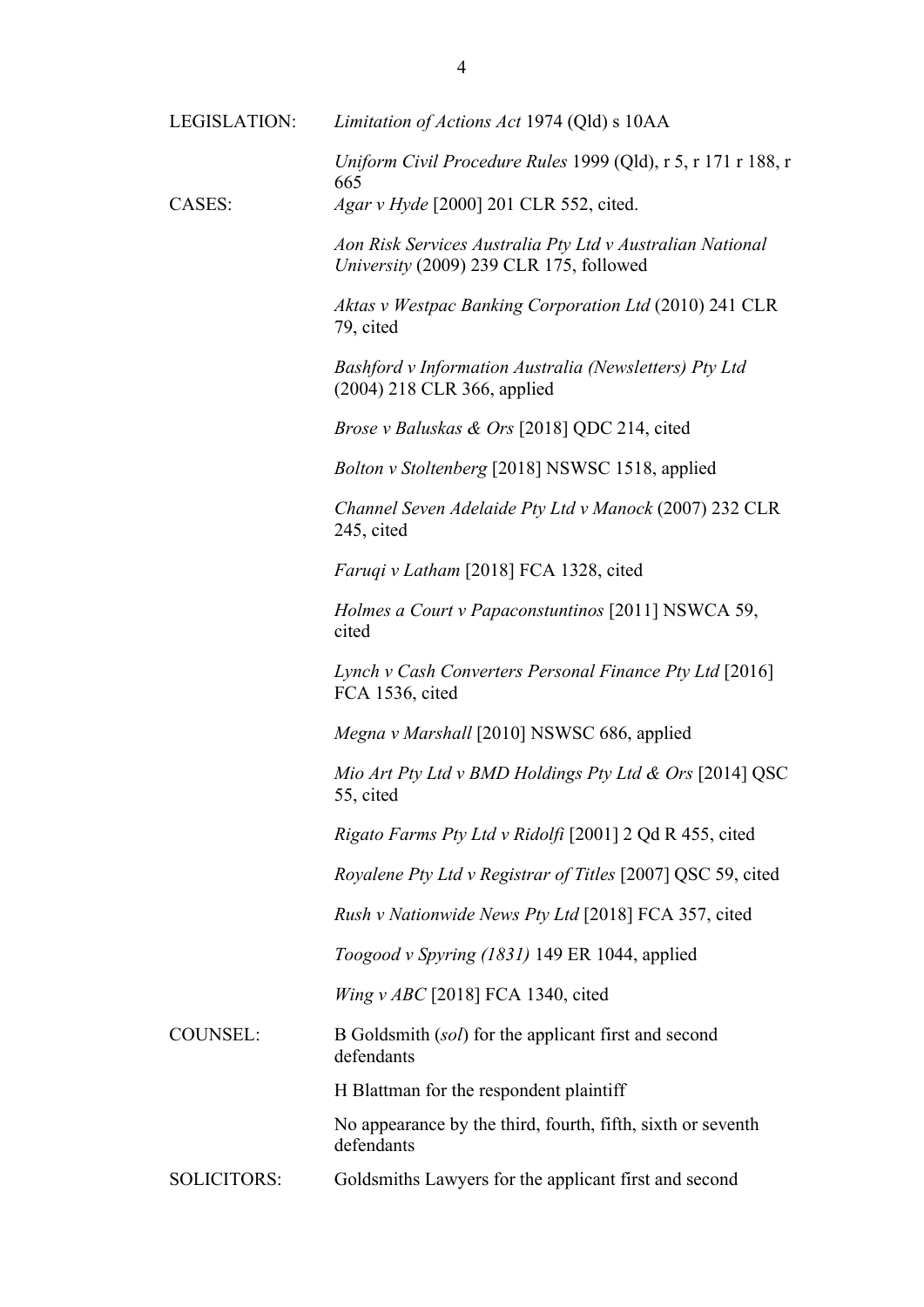defendants

Bennett & Philp Lawyers for the respondent plaintiff

No appearance by the third, fourth, fifth, sixth or seventh defendants

## **Introduction**

- [1] This is an application by the first and second defendants for various interlocutory relief set out in two separate applications. The first application seeks to withdraw admissions made in the pleadings; to seek an extension of time within which to apply for leave to re-plead a defence of justification and qualified privilege; and for leave to file amended defences. The second application seeks to strike out parts of the amended statement of claim and orders for the plaintiff to provide further and better particulars.
- [2] The hearing occupied 1.5 days of court time, on the 17<sup>th</sup> and 24<sup>th</sup> May 2019. The parties' written submissions collectively exceeded 70 pages and the defendants' proposed amended pleading runs to 76 pages. There was also extensive affidavit material filed and read.

## **Background**

[3] The plaintiff's claim is for damages for defamation arising out of her appointment as the Principal of Tamborine Mountain High School; her suspension from that position on or about 15 February 2016; various actions undertaken to attempt to seek her re-instatement, including an online petition on Change.org; and in that context the publication in various electronic *fora* of statements which are said to have been defamatory. In particular, the first publication by the first defendant is said to have carried imputations that the plaintiff is evil, nasty, horrible and has brought pain and stress on persons as well as mistreating some children. The second publication, on Facebook, was to substantially similar effect, although the pleaded imputations are slightly different and slightly more extensive. The second defendant is alleged to have made a separate publication. The plaintiff claims damages and injunctive relief, together with interest and costs.<sup>1</sup>

# **History of the Litigation**

- [4] The Plaintiff's Claim and Statement of Claim were filed on 2 June 2016. The first and second defendants, then self-represented, filed defences, in very brief and basic terms, on 22 July 2016. Then on 11 May 2017 an Amended Defence was filed on behalf of each of the first two defendants, by their then solicitors, relying on a defence of triviality (s 33 of the Defamation Act 2005 (Qld)), pleading that the circumstances of the publication were unlikely to cause harm.
- [5] Next, notices were filed in September 2017 that the defendants were acting in person. Then in October 2017 the plaintiff filed an amended Statement of Claim, *inter alia* adding a second publication by the first defendant ("the second Baluskas") publication"), said to have happened on or about 11 March 2016.

<sup>1</sup> Some of the wider context of the litigation, particularly as regards the other defendants, can be found in *Brose v Baluskas & Ors* [2018] QDC 214 at [3] to [13], (Muir DCJ).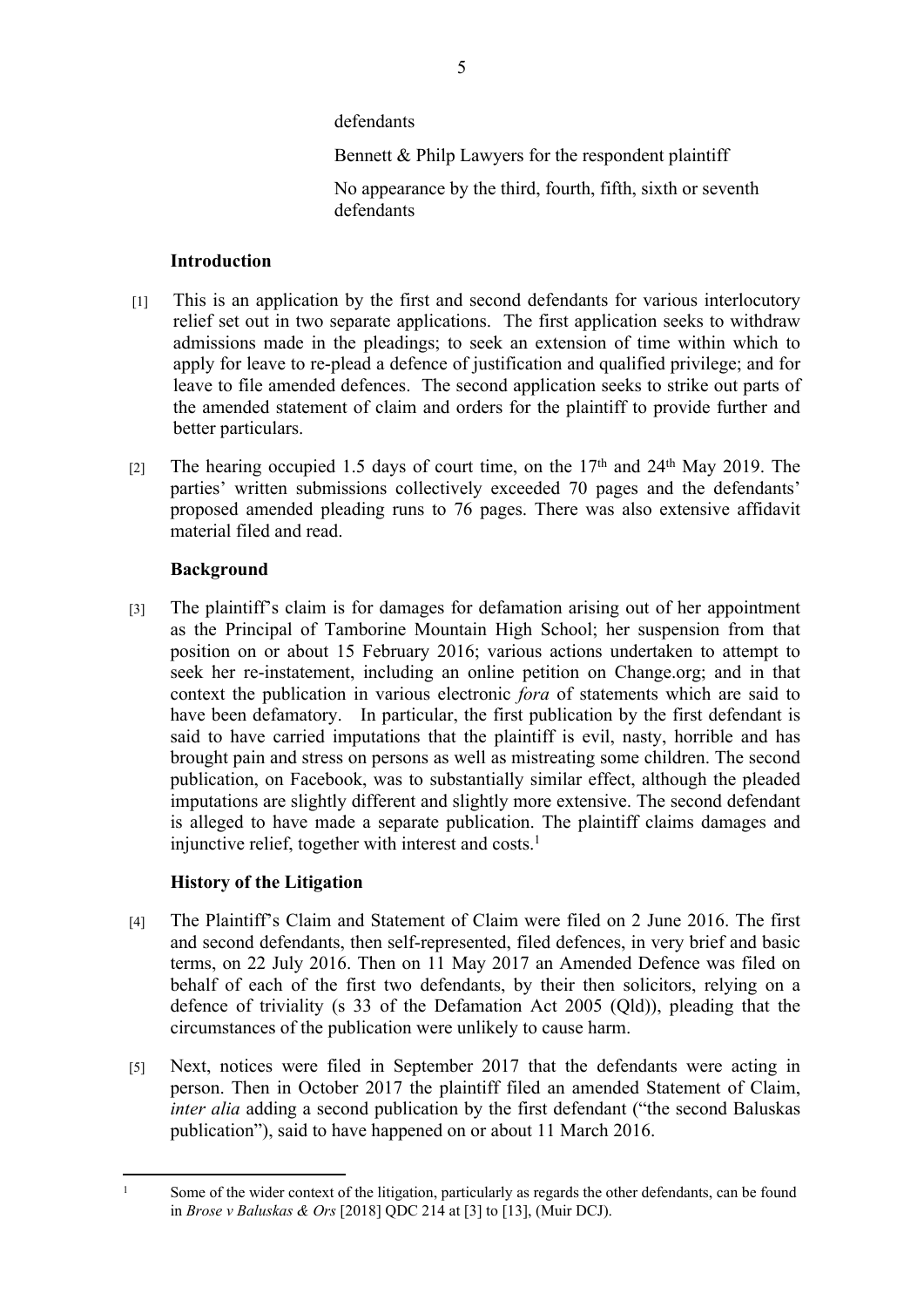- [6] On 8 December 2017 it was ordered, *inter alia*, that parties participate in a mediation by 23 February 2018. Failing resolution, amended defences, if any, were to be filed by 9 March 2018. It seems the matter was not resolved. On 9 March amended defences were filed, pleading for the first time defences of justification and qualified privilege, with few relevant particulars. Various applications, including many concerning other defendants, followed. Correspondence between the plaintiff and the first and second defendants continued between April and July 2018 as to the plaintiff's protest at the lack of material facts pleaded to support the new defences<sup>2</sup>
- [7] On 24 August 2018 the plaintiff filed an application to strike out the defences of justification and qualified privilege. That was mentioned, but not determined, on 7 September, before another judge (proceedings on that day also involved other matters with other defendants, and time did not permit hearing the application that day).
- [8] On 5 October 2018, the plaintiff's application was heard. The substance of the problems with the pleadings was an absence of material pleaded facts to support the pleaded contentions, thus a reasonable defence was not disclosed. I ordered that the relevant paragraphs of the further amended defences of the first and second defendants be struck out and that they may not re-plead a defence of justification or qualified privilege save with the leave of the court, any such application for leave to be brought within 21 days, that is, by 26 October 2018. This time frame was not contentious at the time, and was imposed, in part, because the issue, as outlined above, had at that stage a history going back some six months during which time the plaintiff had been attempting to resolve it. In apparent defiance of this order, the defendants, without seeking leave, filed amended pleadings including the struck out defences and, for the first time, a counterclaim, on 24 October.
- [9] In March 2019, the solicitor for the first and second defendants came onto the record (although it seems he had, by that time, been involved in the matter in some way for some months), and the present application followed.
- [10] There was an election for this proceeding to be tried by jury, however it has recently been indicated that the parties agree that a jury trial is not required. It is listed to commence on 8 October 2019, for a period of three weeks.
- [11] There were submissions as to the appropriate order in which to deal with these matters; the first issue is the application to strike out parts of the pleadings, because if successful this would truncate other arguments.

# **The applicants' submissions**

# **1. Strike out applications**

## *Statement of Claim, paragraph 7*

[12] The first and second defendants applied to strike out paragraph 7 of the amended statement of claim ("ASOC") as disclosing no reasonable cause of action for the reason that it pleads the existence of a petition without listing all of the paragraphs of the petition. This is said to be ambiguous and confusing.

<sup>2</sup> See the plaintiff's chronology, attached to her submissions, Court doc. No. 217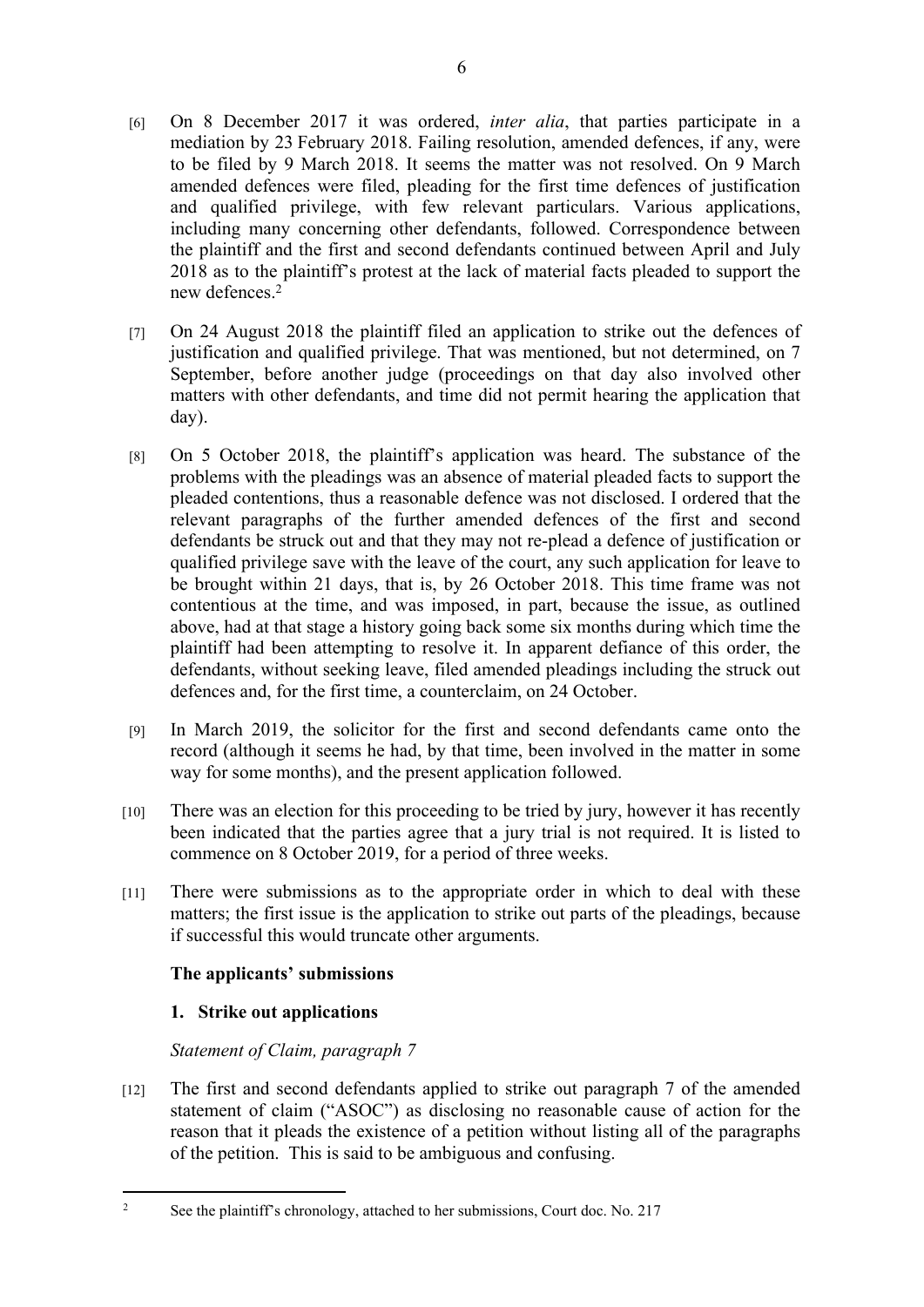- [13] Paragraph 7 refers to the petition seeking the plaintiff's reinstatement, whereas there were other paragraphs in the petition, essentially calling for a process which potentially led to reinstatement as a possible outcome. In my view the relevant paragraph simply represents part of the factual narrative identifying in broad terms the forum in which the allegedly defamatory post was published, as pleaded in paragraph 8 of the pleading.
- [14] The *Uniform Civil Procedure Rules* 1999 (Qld) ("UCPR") have the purpose of facilitating the just and expeditious resolutions of the real issues in civil proceedings at a minimum expense and are to be applied to avoid undue delay, expense and technicality and facilitating of the purpose of the Rules. $3$  The power to strike out pleadings pursuant to UCPR r 171 is discretionary and should only be employed sparingly in a clear case.<sup>4</sup>
- [15] Moreover, in this case the application is to strike out the relevant paragraph as disclosing no reasonable cause of action (UCPR  $r$  171(1)(a)). However the paragraph does not purport to plead a cause of action, rather it is, as outlined above, nothing more than a factual setting. There can be no doubt as to the full terms of the petition, if they are of any moment. The full petition is an exhibit to one of the defendant's affidavits. The defendants are in absolutely no doubt as to what case they are required to meet in this regard. In my view the complaint about paragraph 7 amounts to nothing more than a pleader's quibble.<sup>5</sup> The pleading is able to be, and was, responded to. This part of the application is dismissed.

*Paragraphs 11B to 11H* 

- [16] The next application relates to paragraphs 11B to 11H of the ASOC. These paragraphs refer to a second publication of defamatory material by the defendants. The challenge is that they are barred by the limitation period in s 10AA of the *Limitation of Actions Act* 1974, and therefore disclose no reasonable cause of action and should be struck out.
- [17] In response the plaintiff refers to the particular pleading of publication, paragraph 11E of the ASOC, being not limited to a time frame prior to 31 October 2017. Rather it appears specifically pleaded to be open ended. Further the plea of the grapevine effect in relation to this publication in paragraph 11H is equally open ended. The nature of this is that it is ongoing. Further particulars of the relevant part of the pleading have been given. Thus the plaintiff submits that the complaints based on the limitation period are misconceived and of no weight.
- [18] Again, the pleading together with the particulars does not leave the defendants in any doubt as to the claim they are required to meet and the issue is joined on the pleadings. The plaintiff also points out that any potential issue in relation to a limitation defence has not been agitated in the pleadings (until now, in the proposed amended pleading), nor has any application of this kind been brought until now, despite the fact that it is now two years and 11 months since the first and second defendants first filed their defence, and amended defences were filed by the first and second defendants' then legal representatives in May 2017, without reference to a

<sup>3</sup> UCPR r 5.

<sup>4</sup> See *Agar v Hyde* [2000] 201 CLR 552 at 575-576; *Royalene Pty Ltd v Registrar of Titles* [2007] QSC 59 at [6].

<sup>5</sup> *Faruqi v Latham* [2018] FCA 1328 at [27].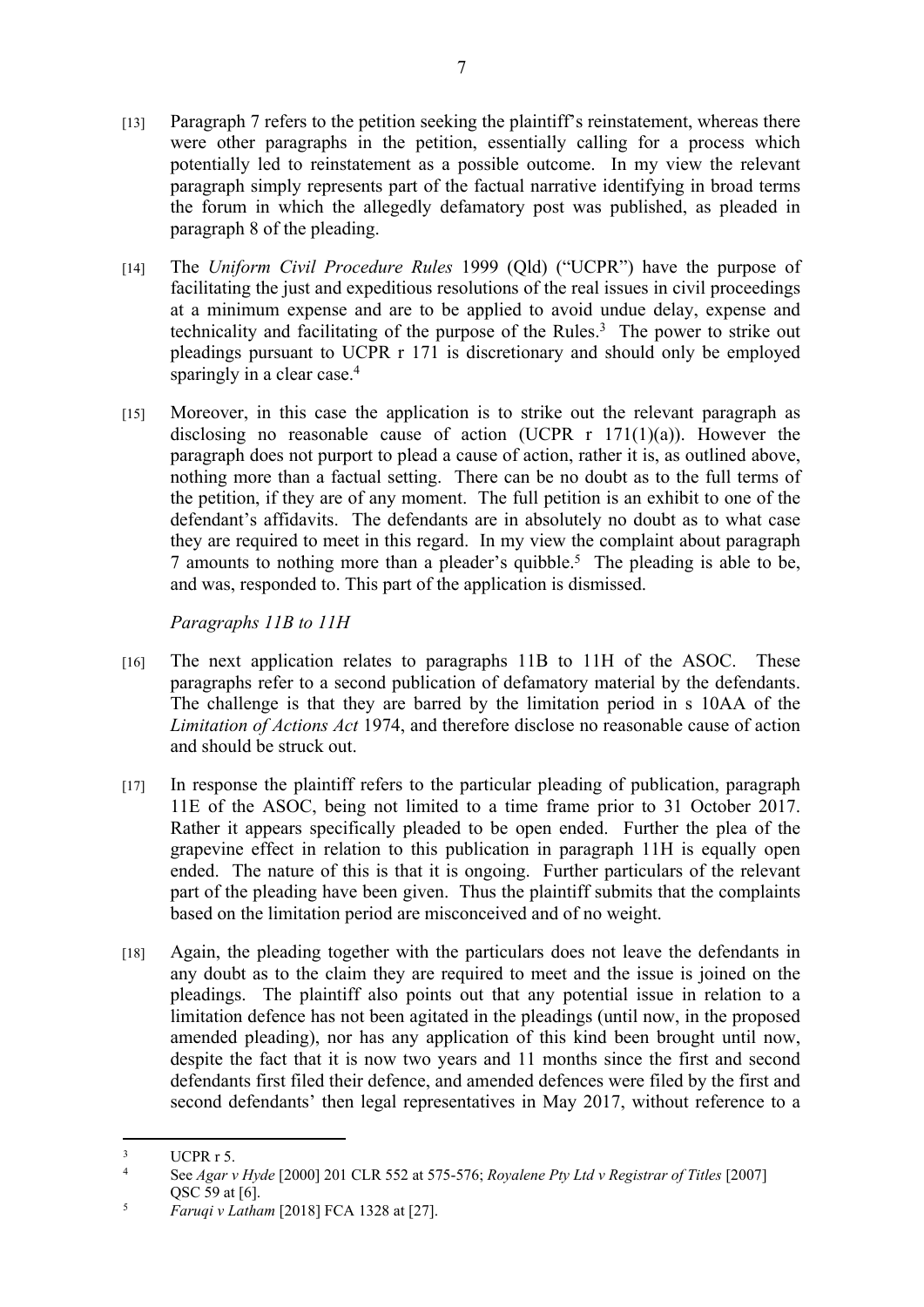limitation defence; however, the plaintiff had not, at that time, pleaded the second publication. The proposed amended pleading does now refer to the limitation defence.

- [19] It is true that paragraph 11E is at best vague as to the publication of the second Baluskas publication within the limitation period, however the plaintiff submits that any such problems can be refined after third party disclosure which awaits the close of pleadings; is in any case finally an issue for the trial judge; and should not result in a strike out at this stage. In my conclusion this is correct.
- [20] The pleading in paragraph 11H is for a presently unparticularised republication of the second Baluskas publication, pursuant to the grapevine effect. The defendants contend that the republication is statute barred if the original (second) publication was so encumbered. No authority is advanced for this proposition and it does not logically follow. In the circumstances the challenge to paragraph 11H of the ASOC is without merit.
- [21] Paragraph 2 of the application is dismissed.

*Paragraph 9(d)(ii)-(iv)* 

- [22] The next challenge is to paragraph  $9(d)(ii)$  of the ASOC. The challenge to this pleading, which refers to the first Baluskas publication on the "Tamborine Mountain community" Facebook site, is that it should be struck out as disclosing no reasonable cause of action and/or having a tendency to prejudice the fair trial of the proceeding and/or being scandalous and/or being frivolous or vexatious. What is argued is that there is no allegation that somebody read and comprehended, or has viewed or seen the relevant words on the Facebook site.
- [23] It is pleaded that seven people "liked" the first Baluskas publication; however the defendants submit that this does not amount to a pleading that somebody read and comprehended the relevant publication and thus the pleading is objectionable. It is argued by the applicants that in this context a "like" should not be equated with readership. In context, a "like" refers to the well-known system for approval of online material, including words and/or images, on a number of different platforms such as Facebook.
- [24] As set out below, in relation to the argument as to withdrawal of admissions, this pleading has also been admitted. The first defendant was legally represented at the time of making the admission; although not conclusive, this feature does not make the task of striking out the paragraph easier.
- [25] I note on this topic the authority of *Bolton v Stoltenberg*<sup>6</sup> and the finding of Justice Payne at [138] that a "hit" equates to the number of times that the relevant Facebook page was downloaded and viewed. In my view the same conclusion is available, and should be made, in relation to a "like".
- [26] Thus in my view, a "like" in this context does equate with a pleading that the viewer read the relevant words or at least viewed them; that is the meaning conveyed by the pleading. In my view there is nothing objectionable about the pleading. Again, the application to strike out should be refused.

<sup>6</sup> [2018] NSWSC 1518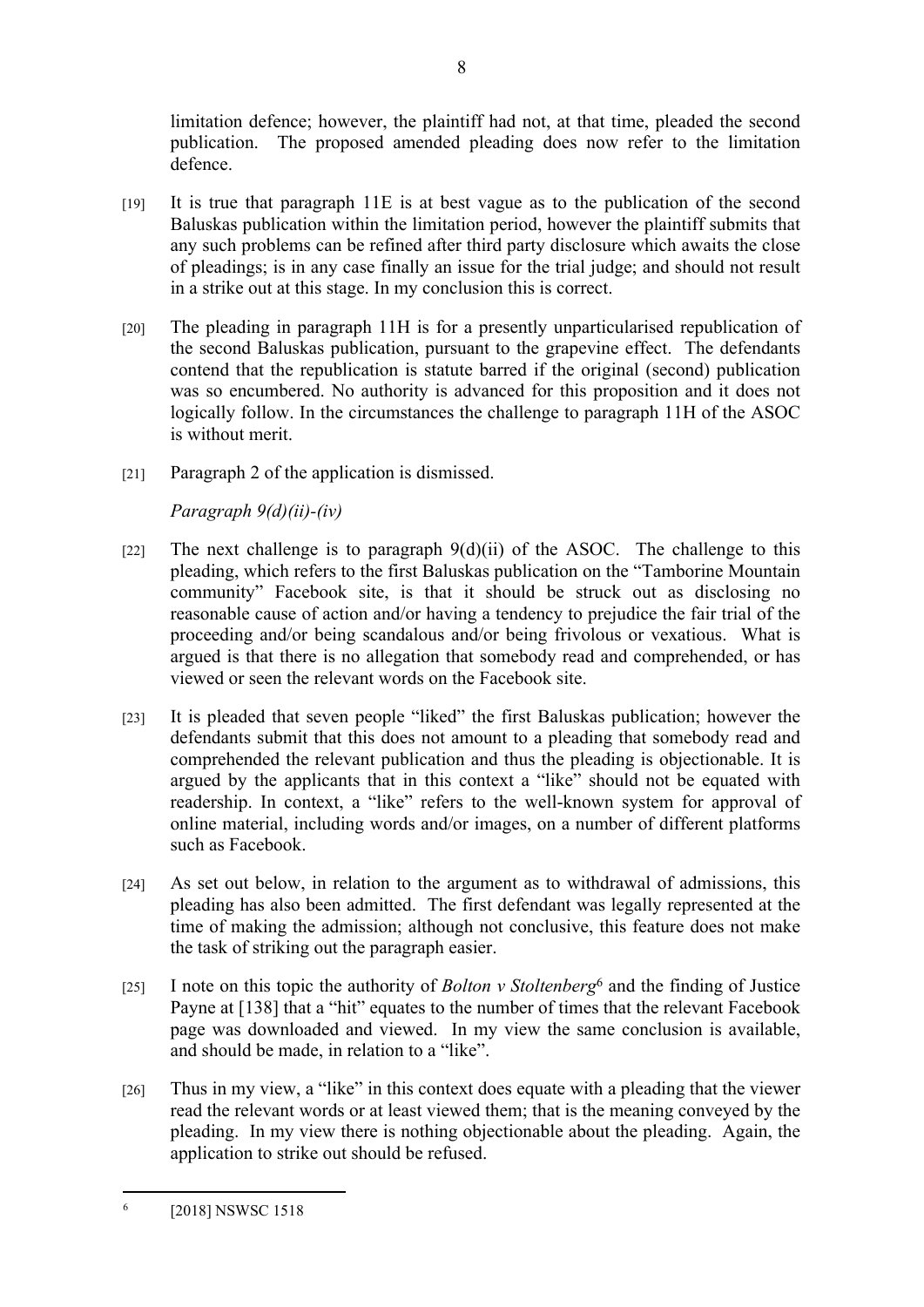[27] The next challenge is to paragraph  $9(b)(iii)$  referring to a publication on the Facebook page for Derek Swanborough, councillor for Scenic Rim. In my view this application is also misconceived for the same reasons. The same analysis applies to the objection to paragraph  $9(d)(iv)$ .

9

# *Paragraph 11E*

- [28] The next application is in relation to paragraph  $11E(b)$ . It is a pleading that a number of named people posted comments or were tagged below the second Baluskas publication, in the context of the pleading that a number of people viewed it. The plaintiff submits that she is entitled to rely on a platform of facts from which inferences of downloads can properly be drawn in order to establish publication. It is not necessary that individuals be named (although here they are).<sup>7</sup>
- [29] The applicants submit this is a meaningless pleading because in terms it does not amount to a pleading that the named persons read and comprehended the publication. It is argued, in effect, that it is a reasonable possibility that a person would comment on written material without having read it; further, that in doing so, the unguided writer would be lucky enough to, completely coincidentally, happen upon the same topic they wished to write about, not having read the words upon which they happen to comment. The proposition needs only to be stated to be rejected. The pleading does have the meaning for which the plaintiff contends; it is of course a separate issue as to whether or not it is proven at the trial. It follows that the challenge to paragraph 11E(b) is dismissed.
- [30] A challenge is also mounted to paragraph  $11E(c)$ . The complaint is that the plaintiff should not plead that the First Defendant's Facebook friends "would have been sent a message" with a link to the second Baluskas publication on Facebook, as this is too vague. Again, whether the evidence at trial supports the pleading is a separate matter from its sufficiency as a pleading. It clearly sets out the proposition the plaintiff is undertaking to prove. In my view the challenge to this pleading, which relates to the nature of the operation of Facebook, is without merit and should be dismissed.

# *Paragraph 14*

[31] The next challenge is to paragraph  $14(d)(ii) - (iv)$  on behalf of the second defendant along the same lines as the challenge to paragraphs  $9(d)(ii)$ ,  $9(d)(iii)$  and  $9(d)(iv)$  as outlined above. For the same reasons contained therein, the complaints are without substance and should be dismissed.

# **2. Further and better particulars of the ASOC**

[32] The next issue raised is that of further and better particulars of the ASOC. A complaint is made as to a request of 20 April 2019. The plaintiff responds that the application is premature, having been brought without compliance with the relevant procedure pursuant to r 444 of the UCPR. In any case, further and better particulars have been since served without further complaint being generated. It is also said that the request in relation to paragraphs 11A and 11H of the ASOC is misconceived, the plea of the grapevine effect having been supported by the existing pleadings.

<sup>7</sup> *Bolton v Stoltenberg (supra)* at [136] *et seq*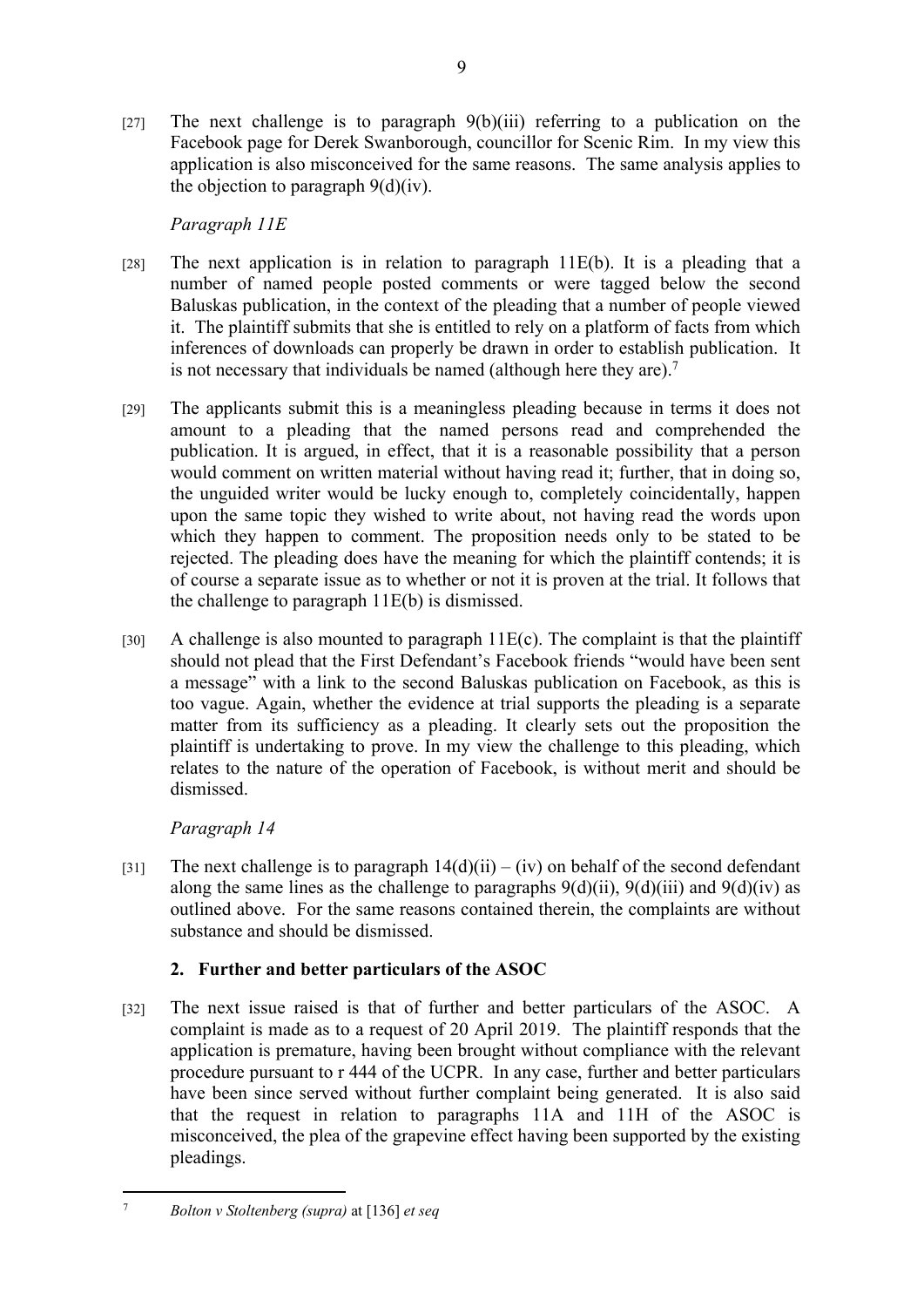[33] In my view the plaintiff's submissions on these points should be accepted and the application dismissed.

## **3. First defendant's application for leave to withdraw admissions**

- [34] It is submitted that the withdrawal is pursuant to r 188 of the UCPR. Thus, generally relevant factors include:
	- How and why the admission came to be made;
	- The evidence surrounding the issues the subject of the admission and whether there was likely to be a real genuine dispute about the evidence;
	- Any delay in making the application for leave to withdraw the admission;
	- Prejudice to the respondent.
- [35] Normally sworn verification of the circumstances justifying a grant of leave will be required.<sup>8</sup>
- [36] The first defendant refers to the admissions in an affidavit of 18 March 2019.<sup>9</sup>
- [37] The plaintiff submits generally in respect of this topic that the relevant admissions were properly made at a time when the defendants were legally represented and the defences were settled by solicitors; further there is no legitimate dispute about the matters the subject of the admissions.

## *Paragraph 13 of the second further amended defence*

- [38] The first admission sought to be withdrawn by the first defendant is in paragraph 13 of the second further amended defence. This admits paragraph 7 of the amended statement of claim which pleads "the change.org website sought signatures on a petition for the reinstatement of the plaintiff to her position as principal of the school". The first defendant deposes that at the time when she made the admissions she believed they were appropriately made, however having been advised by her present legal representative she holds a different view. She refers to making the admissions as a self-represented litigant and not appreciating the "nuances associated with the plaintiff's pleaded allegations". However, as the plaintiff submits, it is clear enough that at the time of preparation of the amended defence the first defendant was represented by solicitors and her solicitor settled, signed and filed the pleading on her behalf and presumably on her instructions.
- [39] The point apparently made by the applicants in this regard is that the petition referred to did not seek signatures on a petition for reinstatement. In fact the petition exhibited to the affidavit of Mr Goldsmith<sup>10</sup> does seek reinstatement amongst other outcomes, only if resolution of the preliminary steps was concluded in favour of the plaintiff. The issue is touched upon at paragraphs [6] to [9] above. I do not perceive there to be presently a real genuine dispute about this evidence. None of the other conditions for leave to withdraw are presently satisfied and thus this issue is concluded against the applicant.

<sup>8</sup> *Rigato Farms Pty Ltd v Ridolfi* [2001] 2 Qd R 455 at [19].

<sup>9</sup>  $^{9}$  Court document No. 197.

Court document No. 199.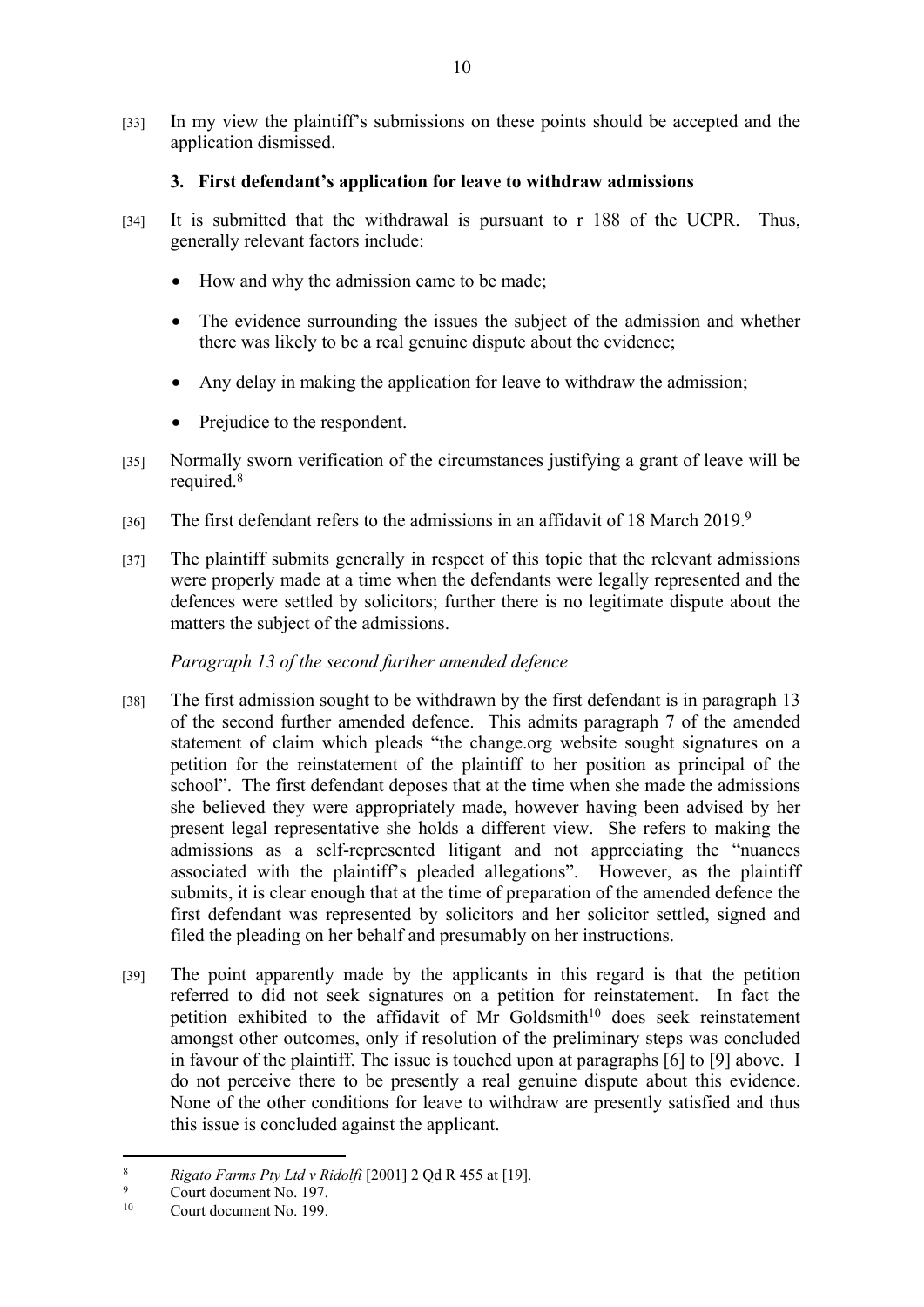#### *Paragraph 15(a)*

[40] In relation to paragraph 15(a) of the amended defence, the first defendant now wishes to withdraw the admission that the publication was viewed by seven people other than the plaintiff on and/or after 7 March 2016. Part of the plaintiff's pleading was that seven people "liked" the relevant publication. The first defendant now argues, based on changed legal advice, that a "like" should not be equated with readership and thus seeks to withdraw the admission. Given that the first defendant was legally represented at the time of making the admission and that, generally, in my view, a "like" in relation to written material, is likely to equate with having read the relevant words, or at least, in terms of the plaintiff's pleading having viewed them, in my view none of the conditions for withdrawal of the admission are satisfied and leave should be refused.

#### *Paragraph 17(a)*

[41] The third admission is that in paragraph 17(a) of the amended defence. This admits that the publication carried the imputations alleged at paragraphs  $11(a)$  to  $11(f)$  of the amended statement of claim. In essence, the first defendant really seems to complain about admitting 11(f), which pleaded that the plaintiff brings pain and stress on children who do not get "A"s. This is more contentious than the previous factual allegations. Whether words are capable of conveying a certain defamatory meaning is a question of law for the judge, and ultimately, whether the words do convey that particular meaning is a question of fact; the distinction is between an issue of fact and law. The words in sub-paragraph 11(f) do require some extrapolation from the express words of the publication, but the conclusion is an obvious one; the first defendant was represented at the time; the application is delayed and the reason for the attempt to withdraw seems to be a difference of opinion of different legal advisers. In all the circumstances, in my view leave should not be given to withdraw the relevant admission.

#### *Paragraph 17B*

[42] The next admission complained of is paragraph 17B of the second further amended defence, which admitted paragraph 11B of the amended statement of claim. This referred to a Facebook website titled "Support Tracey Brose" community. The first defendant complains that she has not been given documents in relation to that. In this case, the conditions for leave to withdraw the admission are not satisfied and leave is refused.

#### *Paragraph 17G(a)*

[43] The first defendant admitted the publication carried the imputations alleged at paragraphs 11G(a) to 11G(h). She now wishes to withdraw the admission as to the imputations in (e) and (h). In this case the matter is not, in my view, attended by sufficient doubt as to enliven the discretion to permit withdrawal of the admissions. The imputations are, in my view, reasonably clear. It is not surprising that the first defendant's then legal representatives reached that conclusion.

#### *Paragraph 20*

[44] Here the first defendant admitted the allegation that none of the defendants had responded to the concerns notice. What is said on this topic is that the first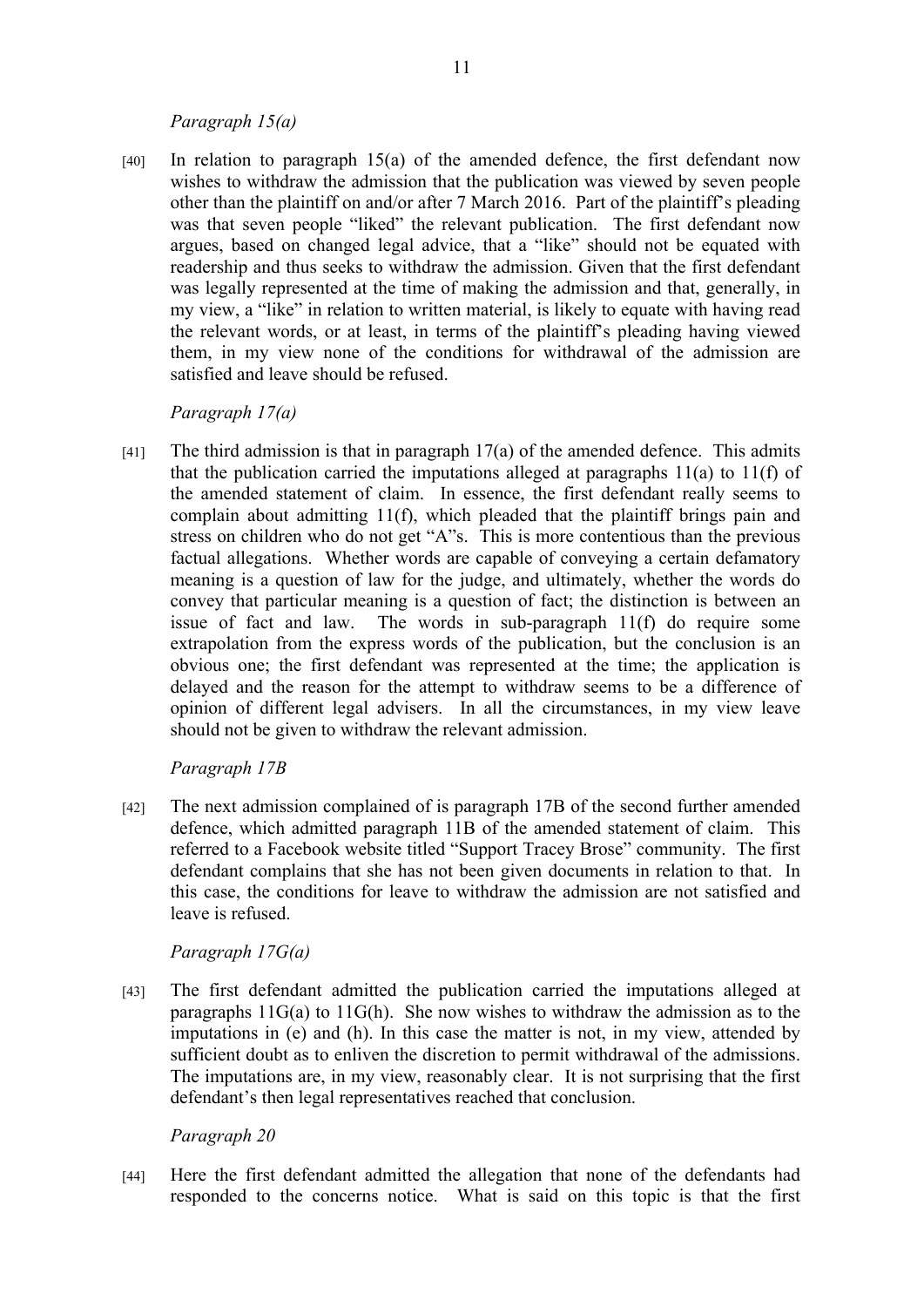defendant's present legal representative has told her that because paragraph 50 of the amended statement of claim does not refer to the defendant individually, it should not be admitted. This is without merit and again, in my view, none of the relevant factors impacting on leave to withdraw the admission are present and leave should be refused.

# *Application for leave to withdraw admissions by the second defendant*

[45] The relevant admissions and the second defendant's reasons for wishing to withdraw same are set out in paragraphs 4 and 5 of the affidavit of the second defendant.<sup>11</sup> Those matters do not satisfy the elements of the relevant test outlined above, and in the circumstances leave is refused.

# **4. The application for an extension of time to apply for, and leave to, amend**

[46] To analyse the details of the application, the essential elements of the amended statement of claim should be outlined. The first publication by the first defendant is set out at paragraph 8 of the ASOC:

"About time something is done about this evil, nasty, horrible woman. She makes my blood boil and brought so much pain and stress upon our family and many others. All because our kids aren't 'A' students which will affect her overall school rankings." (the first Baluskas publication)

- [47] The imputations therefrom are set out at paragraph 11:
	- (i) The plaintiff is evil;
	- (ii) The plaintiff is nasty;
	- (iii) The plaintiff is horrible;
	- (iv) The plaintiff has brought pain and stress upon Ms Baluskas' family;
	- (v) The plaintiff has brought pain and stress on other families;
	- (vi) The plaintiff has brought pain and stress on children who do not get "A"s;
	- (vii) The plaintiff mistreats lower performing children;
	- (viii) The plaintiff mistreats lower performing children because those children affect her school ratings.
- [48] The second Baluskas publication was added in the amended statement of claim of 30 October 2017. It is at paragraph 11D in the following terms:

"About time something was done with this evil woman. She has brought so much pain and stress to so many families on the mountain. Worst experience of our lives crossing paths with this manipulative horrible person. She doesn't deserve to be in her position, she only cares about her precious school ratings, not the children unless they are A students. Never ever will she get our support, my blood still boils years after just hearing her name. Congratulations to QE for finally doing something about her." (the second Baluskas publication)

- $[49]$  The imputations are pleaded at paragraph 11G:
	- (i) The plaintiff is evil;
	- (ii) By her actions the plaintiff has brought pain and stress to many families on Tamborine Mountain;

<sup>11</sup> Court file document No. 196.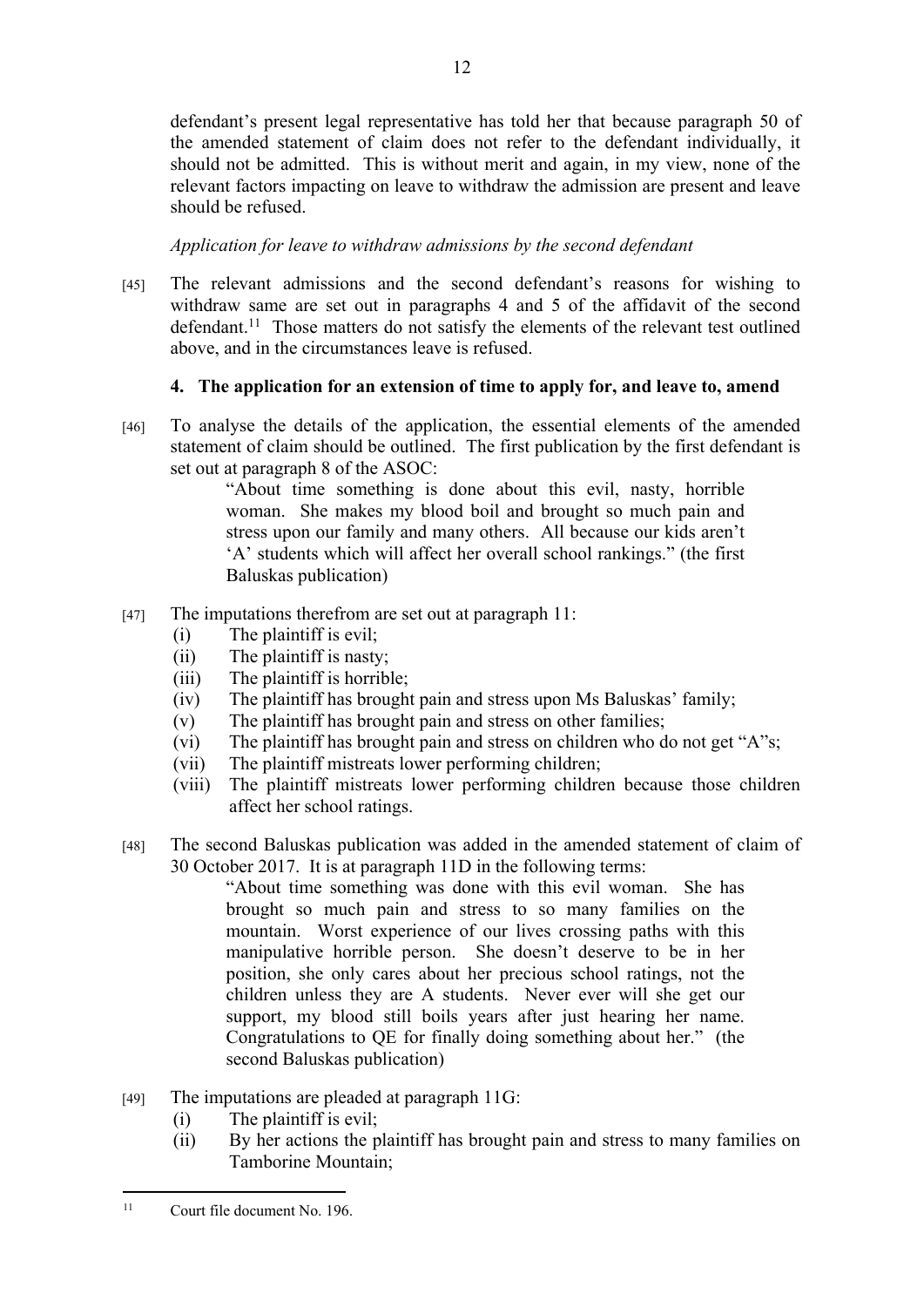- (iii) The plaintiff is manipulative;
- (iv) The plaintiff is a horrible person;
- (v) The plaintiff negatively impacted the defendants life and that of her whole family by being manipulative and horrible;
- (vi) The plaintiff cares only about the ratings of the school;
- (vii) The plaintiff does not care about the students in the school unless they are "A" students:
- (viii) The plaintiff does not or did not deserve to be in her position as the principal of the school and deserved to be suspended because of the matters pleaded in paragraph (a)-(g) above.

*Defendants' submissions (a)Time*

- [50] As outlined above, the application for leave to re-plead should have been filed by 26 October 2018. The application was filed some five months later on 22 March 2019. It seeks to avail the general discretion to vary time conferred by r 665(4) of the UCPR.
- [51] Again the first defendant points to the features set out in her affidavit. She deposes that she realised after the previous orders in October 2018 that she needed proper legal advice. It is not explained how her previous legal advice was in any way deficient. She made contact with her present solicitor in November 2018. Her present solicitor needed time to consider the material before providing any advice. The trial at that stage had its present listing. The first defendant's present solicitor confirmed towards the end of February that he would be willing to act. The notice of appointment was filed on 4 March 2019.
- [52] It is submitted that the preparation of the proposed third further amended defences has been time consuming. The thrust of the argument seems to be that the delay is explained and not, in the circumstances excessive, particularly where the trial is to commence in October this year. It seems to be submitted that the question of the extension of time is bound up in the merits of the primary application for leave to amend; that is, it is important to bear in mind, an application to re-plead a struck out defence, as regards two of the three proposed defences.

*(b) The application for leave to amend*

[53] Reference is made to the principles from *Aon Risk Services Australia Pty Ltd v Australian National University*. <sup>12</sup> Amendments should be permitted to do justice between the parties on the true merits. It is submitted that there is no waste of public resources or undue delay and the defendants should be allowed to pursue the allegations referred to, considering the desirability of allowing matters to be decided in accordance with the substantive rights of the parties. It is said that the proposed further amended defences outline *prima facie* grounds of defence and they are not obviously untenable, manifestly groundless or clearly manifestly faulty. It is submitted that there is no relevant delay or expense occasioned by the amendments. The defences are not a surprise; their substance has been set out in previous versions of the defences. Previous costs orders against the defendants have been paid in full.

<sup>12</sup> [2009] HCA 27; 239 CLR 175 [22] *et seq,* particularly at [96] to [103]; also see *Lynch v Cash Converters Personal Finance Pty Ltd* [2016] FCA 1536 at [55]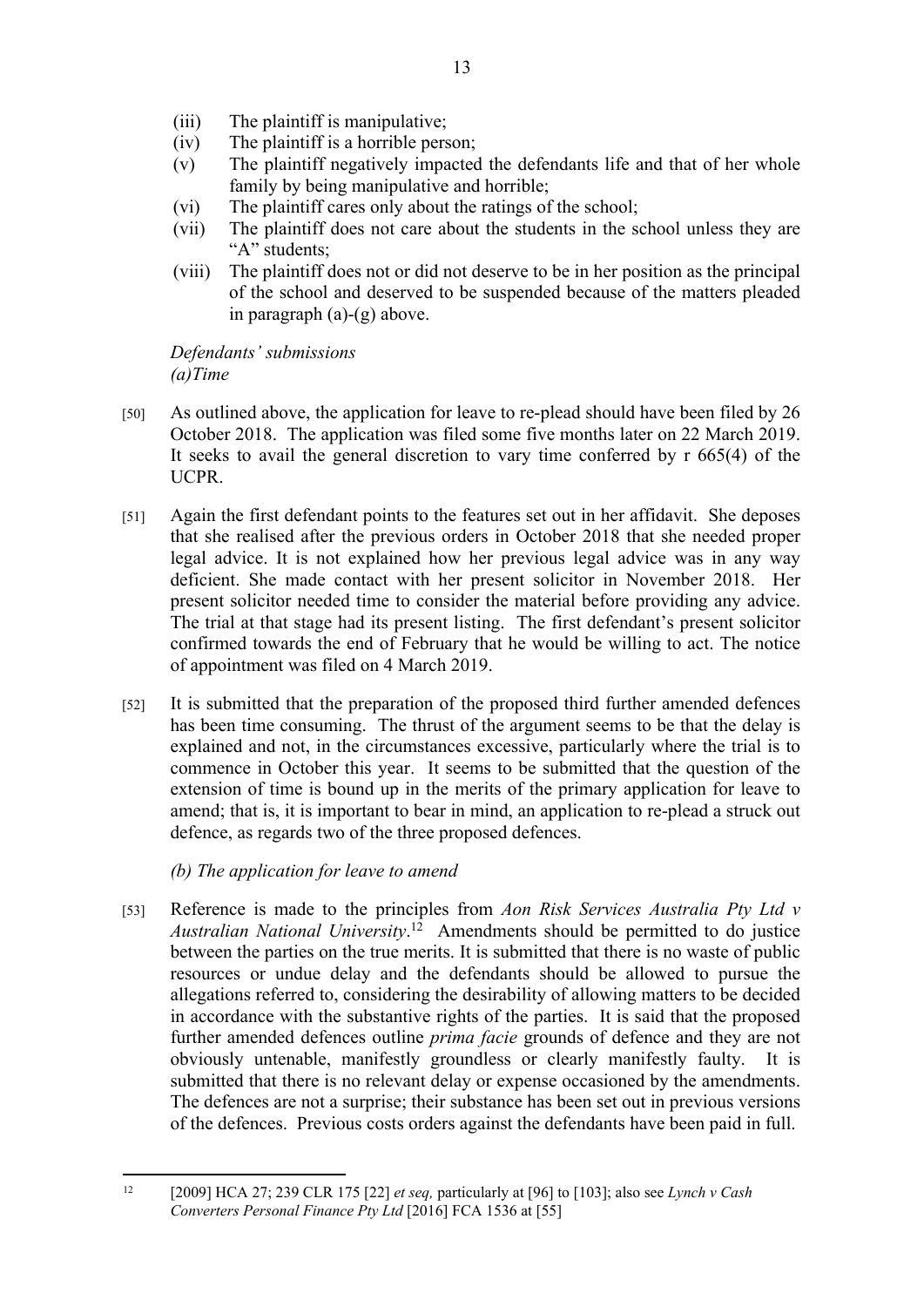## *The plaintiff's submissions as to extension of time and leave to amend*

- [54] The plaintiff firstly points to the threshold obstacle of the extension of time. The order of 5 October 2018 was clear; 21 days was agreed to be sufficient and therefore allowed for this step, not five months. The defendants immediately thereafter stated their intention not to be bound by the orders. The explanation now offered, that it took time to approach their new solicitor and for him to prepare and file this application, is unsatisfactory; and the application itself is meritless. Thus the extension of time should be refused.
- [55] As to the substantive merits, in terms of the factors in *Aon Risk*, the plaintiff submits
	- There is no reasonable explanation for the non-pleading of the new defences when the original solicitors were acting, where the defendants now aver they always wished to do so;
	- The matter has been on foot for nearly three years, is well advanced and has a trial date;
	- The proposed defences may extend the trial length significantly on the plaintiff's submission, more than double, from 15 to 32 court days<sup>13</sup>;
	- The plaintiff would be prejudiced in her trial preparation and put to further expense;
	- The proposed pleas have no prospect of success.
- [56] As to justification, the plaintiff submits it fails because the required material facts are not, and could not be, pleaded or established, and pleading as a mechanism to elicit favourable facts on disclosure, which this is said to be, is impermissible.<sup>14</sup> The application is not brought *bona fide* on the basis of evidence. The matters pleaded are said not to be capable of proving the truth of the pleaded imputations, in particular with reference to the meaning of "evil". There are many criticisms of the draft pleadings, as set out below, but the submitted inadequacies include lack of precision, being factually insufficient to support the pleaded imputations, and generally being ambiguous, embarrassing or prejudicial and failing to raise a reasonable defence. Generally, pleaded particulars for justification should be shown to be capable of proving the truth of the defamatory meaning sought to be justified, and be sufficiently specific and precise to enable a plaintiff to know the case she has to meet.<sup>15</sup>

#### **Discussion**

[57] Further to the authorities referred to above as to amendment generally, there is a closer focus in the exercise of the jurisdiction to permit **re-pleading following a successful strikeout of part of a pleading**. Relevant considerations include that the delay and expense upon the opposite party are not wholly compensated by costs orders; the philosophy of the UCPR against a protracted and expensive pleading process; and the consideration that where a party struggles time and again to properly plead its case, a question may arise whether the party can ever properly do

<sup>&</sup>lt;sup>13</sup> Plaintiff's submissions, Court doc. No. 217, estimate attached thereto<br><sup>14</sup> *Wing y APC* [2018] ECA 1340 et [80]

<sup>&</sup>lt;sup>14</sup> *Wing v ABC* [2018] FCA 1340 at [80]

<sup>15</sup> *Rush v Nationwide News Pty Ltd* [2018] FCA 357 at [46]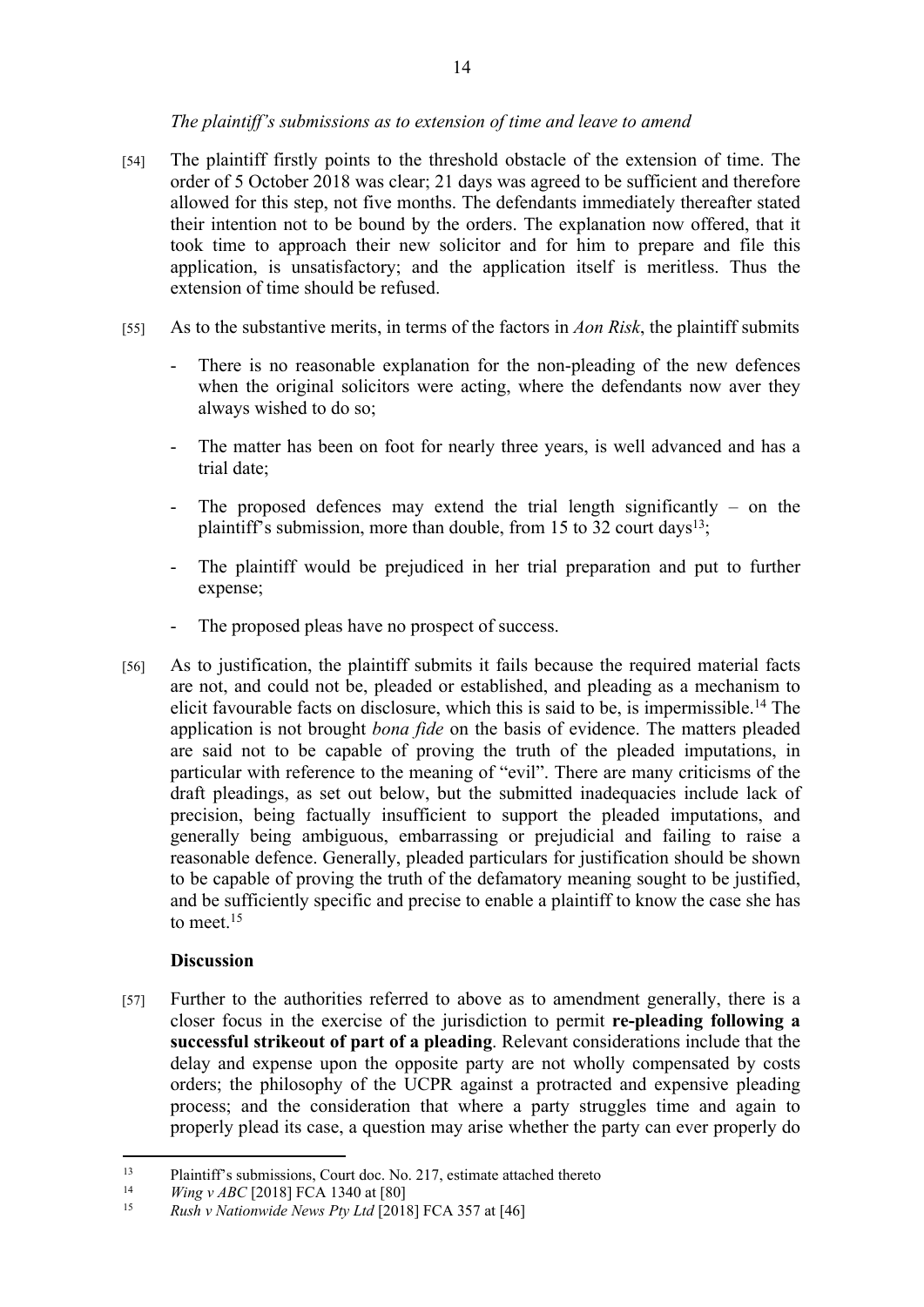so or should be permitted another attempt.<sup>16</sup> Thus the plaintiff strenuously resists this attempt.

[58] As outlined above, the plaintiff resists the re-pleading application for a number of reasons. Before examining the important factor of the prospects of success of the pleas, a brief sketch of the other factors, including the defendants' response, may assist.

*The matter has been on foot for nearly three years, is well advanced and has a trial date*

[59] The defendants acknowledge this and that their previous deficient pleadings contributed in some way. They also point out that there have been other causes of delay not attributable to them. It is submitted that the amendments will not disturb the trial dates.

## *The trial will take longer than three weeks*

[60] The defendants submit that with the amended pleadings the trial is likely to be able to be concluded within the allotted time, and that if the defence were limited to triviality the case would only take two to four days. It is relevant that some of the pressure as to time has been reduced at least in the context that the requirement for a jury has now been abandoned, such that if the worst happened and the time limit was exceeded, the matter could continue part heard, with the question of excess length always possible to be compensated, for example by a costs order.

*Prejudice to the plaintiff's preparation and an increase of the plaintiff's costs*

[61] The defendant does not dispute that there will be an increase in the plaintiff's costs. The defendants nevertheless submit that this is an unmeritorious submission. However there is no doubt that the length, complexity and therefore expense of the proceeding on reconstituted pleadings are relevant considerations; these no doubt have the ability to contribute to prejudice caused by the amendment to the opposing party.

*The proposed pleas have no reasonable prospects of success*

[62] The merit of the pleas requires some analysis. This is examined in some detail as follows.

# **Scheme of the proposed amended pleading**

# **1. Justification – First Defendant**

- [63] The proposed draft pleading of justification provides particulars as to the matters said to support the substantial truth of each of the plaintiffs' imputations. For the first publication, the particulars include the aspect that the plaintiff, in her position, was bound to observe certain codes of conduct as follows:
	- (i) The plaintiff being firstly bound at earlier times by a relevant prior code of conduct for the Queensland Public Service ("the conduct code"); although no particulars are provided thereof, which is said to await discovery, interrogatories and/or subpoenas.

<sup>16</sup> *Mio Art Pty Ltd v BMD Holdings Pty Ltd & Ors* [2014] QSC 55 *per* Jackson J at [131].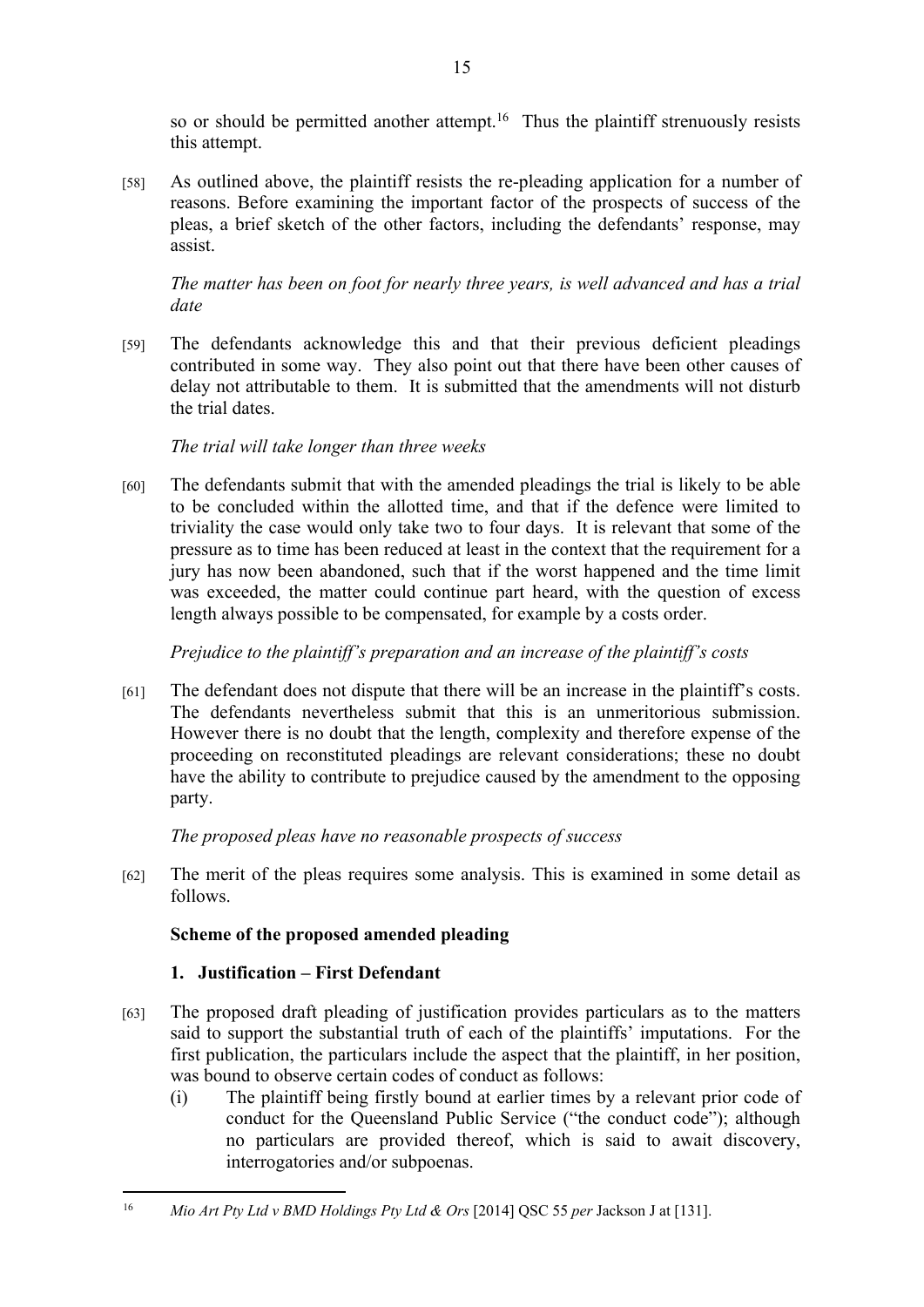- (ii) Secondly, it is said that from 1 January 2011 the plaintiff became bound by the 2011 conduct code.
- (iii) Thirdly, from December 2008, she was bound by the code of ethics for teachers – "the ethics code".
- [64] Next, in respect of imputation  $11(a)$ , namely, that the plaintiff is evil, it is said that a person is evil if she acts in violation of or inconsistent with "the moral law" and/or acts in a harmful or injurious way.
- [65] There is then reference to the plaintiff's conduct in a large number of incidents; firstly, for example, concerning the first defendant or her son. On 14 February 2014, an incident occurred on a school bus, involving the first defendant's son ("the incident"). This was reported to the acting deputy principal. The following Monday the acting deputy principal spoke to the son, originally on the instructions or with the approval or under the direction of the plaintiff. Next, on the following day it is said that the plaintiff, together with the acting deputy principal met with the first and second defendant at the school at which the first defendant provided some explanations for the son's conduct. It was next said that during that meeting the plaintiff said that the son's cognitive ability was irrelevant; the first defendant had blinkers on and was in denial; and the son was a sexual predator. The latter alleged comment may provide some flavour of "the incident" which is not otherwise explained.
- [66] The narrative continues as to the son's suspension, said to be in breach of the *Education (General Provisions) Act* 2006; the son's later exclusion from the school by letter of 4 March 2014, apparently on the basis of an unacceptable risk to the safety or wellbeing of other students or staff or members of the school community. In various ways this is said to lead to the conclusions that the plaintiff was in breach of the conduct code and the ethics code and therefore is evil.
- [67] What next follows is a narrative in the draft amended pleading of a very large number of incidents, said to be conduct concerning other defendants and their children, also relying on the conduct code and ethics code and this all leading to the conclusion that the plaintiff was, and is, evil. Further, the very act of the commencement of the proceedings is said to meet the same description. The given particulars are then said to support the truth of the other imputations, although in respect of imputation 11(g) there is further reference to a numerical comparison about suspensions at the plaintiff's school compared to other schools. The given particulars are then relied upon in support of the second Baluskas publication in the same way. These pleadings occupy pages 41 to 67 of the draft amended pleading, which is Attachment A to these Reasons.
- [68] As to the lack of reasonable explanation for the failure to raise the defences in 2017, the defendants submit that in 2017 the only positive ground of defence pleaded by the first and second defendants was that of triviality. The first defendant deposes, however, that she always wanted to rely on defences of justification and qualified privilege. It is then submitted that there is an explanation for why those defences were not pleaded but "it can be inferred that they were not as a result of legal advice then received, or not received as may be the case, from her then lawyers". It is unclear why such an inference should be made; indeed, the contrary is more likely.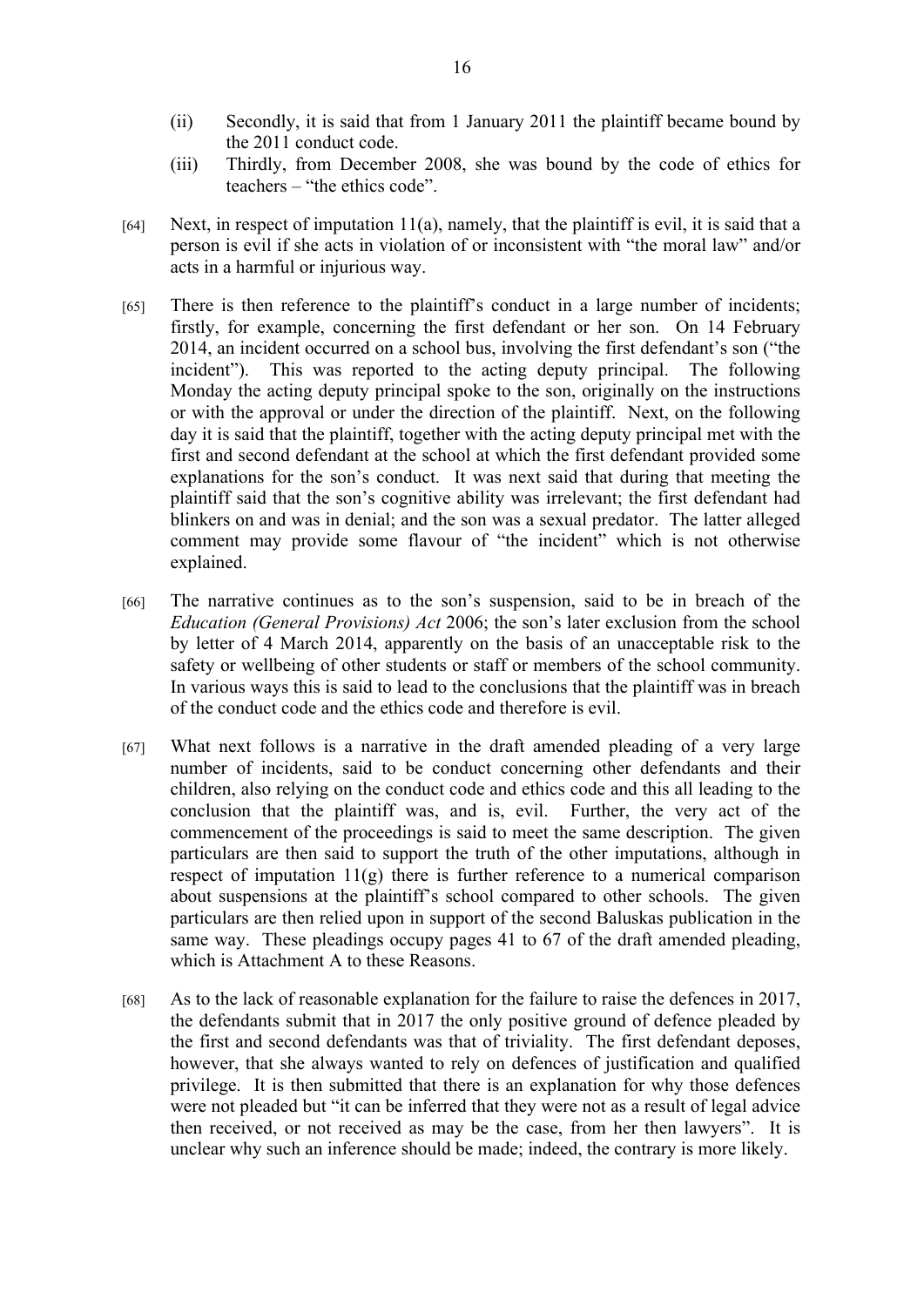[69] It is then submitted that the first and second defendants had been endeavouring to plead these defences since March 2018. As outlined above, the plaintiff has also been resisting these endeavours since that time; on the basis, she submits, that the pleadings are deficient.

## **1.1. Prospects of success**

- [70] The prospects of success are one of, if not the, most important factor in the consideration. As outlined above, the defendants submit that the particulars of the plea of justification are meritorious and not objectionable. They are said to provide such particulars that the plaintiff will know what case she has to meet.
- [71] What is submitted about this by the plaintiff is, firstly, that in the lengthy draft pleading the defendants plead that they cannot plead further until completion of inter party and third party discovery (disclosure), and interrogatories, no less than 20 times. She thus submits that this is no more than a fishing expedition which is impermissible; see *Rush v Nationwide News Pty Ltd*<sup>17</sup> at [172]; also *Wing v ABC*<sup>18</sup> at [80].
- [72] The plaintiff points out that the defendants acknowledge in their submissions that "in some cases, and inherently, the particulars are not matters within the personal knowledge of the first and second defendants". The plaintiff thereupon submits that the defendant ought not, in those circumstances, have published the defamatory material and cannot plead justification for having done so.<sup>19</sup> The defendants, in this context, point out that the plaintiff herself is presently unable to provide some particulars until third party disclosure is completed. This is argued to be hypocritical; however the plaintiff is not in the defendants' position of having to justify defamatory remarks.
- [73] The plaintiff submits that the defendants must justify every part of every imputation<sup>20</sup> that is, that the plaintiff is:
	- (a) evil, nasty and horrible, brought pain and stress on Ms Baluskas' family, brought pain and stress on other families, brought pain and stress on children who do not get "A's", and mistreats lower performing children (first) Baluskas publication);
	- (b) evil, brought pain and stress to many families on Tamborine Mountain, is manipulative, a horrible person, cares only about the ratings of the school, does not care about the students of the school unless they are "A" students, and, because of all these things, did not or does not deserve to be in her position and deserved to be suspended (second Baluskas publication);
	- (c) does not handle situations appropriately, thinks she is investigator, judge, jury and executioner, is controlling, is unjust, is dictatorial, is not a good principal, and is not interested in children who are not high achievers (Miguel Baluskas publication).<sup>21</sup>

<sup>&</sup>lt;sup>17</sup> [2018] FCA 357 per Wigney J.<br><sup>18</sup> [2018] ECA 1240 per Berge J.

<sup>&</sup>lt;sup>18</sup> [2018] FCA 1340 per Rares J.

<sup>&</sup>lt;sup>19</sup> *Rush* at [172].

 $\frac{20}{21}$  **Rush** at [99].

Plaintiff's supplementary outline of argument, para 24.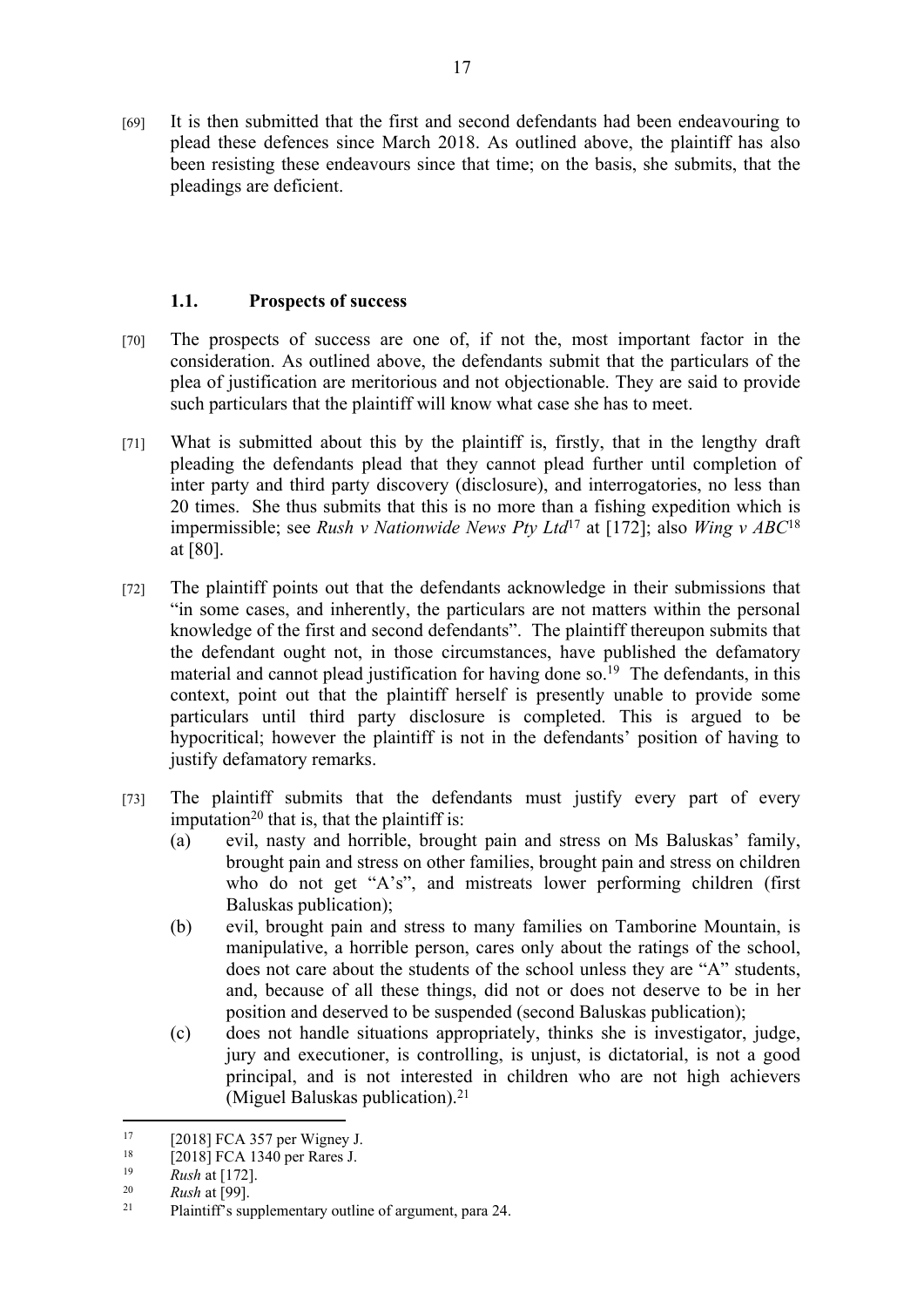- [74] The plaintiff submits that these imputations cannot be justified. Firstly, the imputation that the plaintiff is evil is very problematic. The natural and ordinary meaning is in the dictionary definition. It is the person who must be evil, not some act or acts committed by the person. It is submitted that possessing an evil character is not necessarily a consequence of an evil act. The plaintiff refers to the defendant's definition at paragraph 61A as referring to an evil act, rather than an evil person, or a person whose character is evil. In my view there is force in this submission.
- [75] Further, the definition does not refer to "wickedness" which is part of the definition of evil. Relevantly, "wicked" is defined as "evil or morally bad in principle or practice; sinful; iniquitous".<sup>22</sup> This represents a high bar, thus the plaintiff submits that the defendants cannot prove that the plaintiff is evil merely by showing that she has acted "in a harmful or injurious way". Further, the term "moral law" is not defined in the Macquarie dictionary. The plaintiff pleads that to have a justification defence in relation to the imputation "evil", the defendants must plead facts that are capable of showing the plaintiff to have done something wicked or fundamentally wrong. This is not satisfied by pointing to a public service code of conduct and to thereupon say that this breaches a "moral code" and is therefore evil. Rather, the underlying facts must be directly capable of proving that she is "evil". In my view there is force in this submission.
- [76] The plaintiff deals with the various sections of the proposed pleading of justification as follows:

# **1.2. "Incident" involving defendant's son (Paragraphs 61B to 61M)**

- [77] This relates to alleged conduct concerning the defendant's son and the plaintiff's consequential actions. These were the investigation of the incident; the suspension and expulsion of the student. It is then pleaded that her risk assessment was wrong; the motivations of the plaintiff were wrongful and she disregarded the student's welfare; she was thus in breach of the codes and therefore was and is evil.
- [78] The relevant "incident" is not pleaded, thus it is said there is no basis for the court to impugn the plaintiff's decision to suspend and then expel him. It is submitted there is no substance in the complaint as to the prescribed form for suspension (61H).
- [79] As to the various complaints as to matters the plaintiff should or should not have taken into account, this would, at its highest, be no more than an apparently honest mistake, not necessarily consequential, and certainly not evil including wicked. Thus the plaintiff submits that the facts pleaded in paragraphs 61B to 61J do not support the required inferences in 61K and, further, the pleadings in 61L and 61M are unsustainable. In my view, there is force in these arguments, particularly when the meaning of "evil", as outlined above is considered.

# **1.3. Conduct concerning the third defendant or her children (Paragraphs 61N to 61X)**

[80] These pleadings concern a narrative referring to the third defendant's older daughter and advice as to a course in personal training. This is said to have been in error (there is no plea that it was deliberately false). There is then a pleading as to the

<sup>22</sup> Macquarie dictionary online.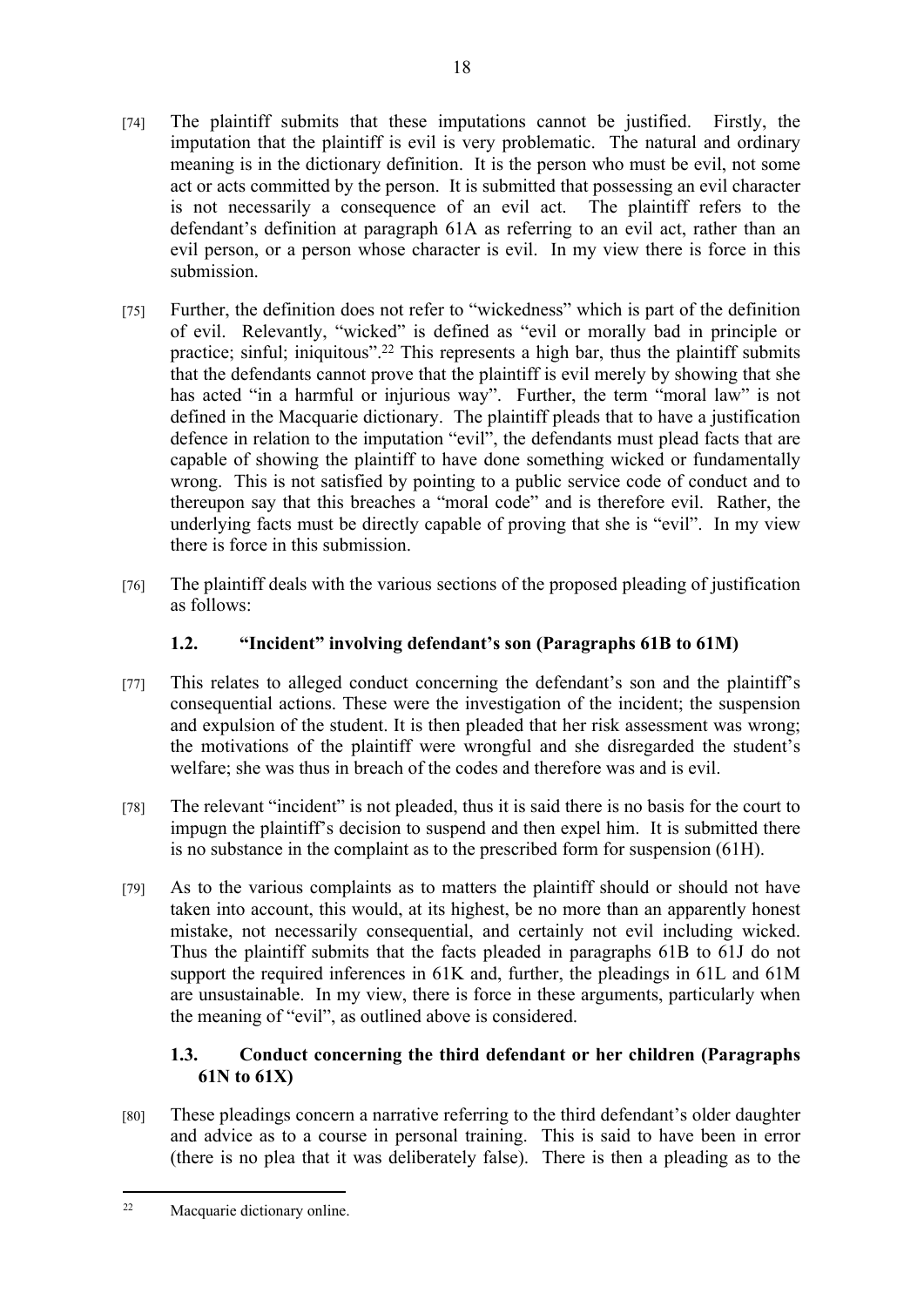third defendant and her second daughter and interactions with an unknown teacher (not the plaintiff) which are said to have been unsatisfactory in the light of subsequent medical advice (received after the student changed schools). It is then pleaded that "the school, under the guidance, direction and management of the plaintiff" failed to provide the relevant advice and this leads to an inference of certain failings in the plaintiff which are also said to lead to the conclusion that the plaintiff somehow, in ways which are not set out, breached the codes and is therefore evil. The plaintiff submits that these pleadings do not support the conclusions contended for, and in my view this is correct.

[81] Further, it is noted that the third defendant's justification defence was previously struck out when she was represented by a solicitor and counsel and she did not seek to re-plead. This is noteworthy although, of course, in no way binding on separate parties with separate pleadings who may rely on separate arguments, particularly as to separate publications; however the relevant factual basis would appear to be the same.

#### **1.4. Conduct involving the fourth defendant or his children (Paragraphs 61Y to 61AC)**

- [82] The plaintiff submits that the plea concerning the fourth defendant or his children is devoid of material facts, is not properly particularised, and falls well short of the required standards in r 171 UCPR. Paragraph 61Y refers to unknown children on unknown dates being subjected to unreasonable, inappropriate and unnecessary conduct where a teacher (not the plaintiff) held a pen to measure if a child's skirt was too high. Further particulars are foreshadowed after discovery, interrogatories and service of subpoenas (I presume that "discovery" refers to disclosure as provided for in Chapter 7 of the UCPR). The teacher is not identified although it is pleaded, without any supporting material facts, that the unknown teacher was under the guidance, direction and management of the plaintiff.
- [83] It is then pleaded additionally that the plaintiff managed the school with excessive and unnecessary discipline and there is reference to various colloquial terms used by unknown persons in unknown contexts on unknown occasions, although again further particulars are foreshadowed after interlocutory steps. Again, the leap is then made to the plaintiff being in breach of codes and therefore evil. In my view, these allegations are too vague to disclose a reasonable defence in breach of r 171(1)(a) and thus are without merit.

#### **1.5. Conduct concerning the sixth defendant or her children (Paragraphs 61AG to 61AJ)**

[84] This pleading refers to the plaintiff or a deputy principal (unidentified) under the direction and management of the plaintiff, telling the sixth defendant's son that he was not allowed to sit the QCE. This is said to be a failure to encourage the boy or give him relevant advice or counselling. However the pleading does not in terms refer to anything done by the plaintiff nor to any facts that would lead to a conclusion that any such conversations were under the direction and management of the plaintiff. Again the conclusion is said to follow that the plaintiff was in breach of the codes and therefore evil. In my view the pleaded facts could not justify the imputations in the sense, contemplated by the section, of proving that they were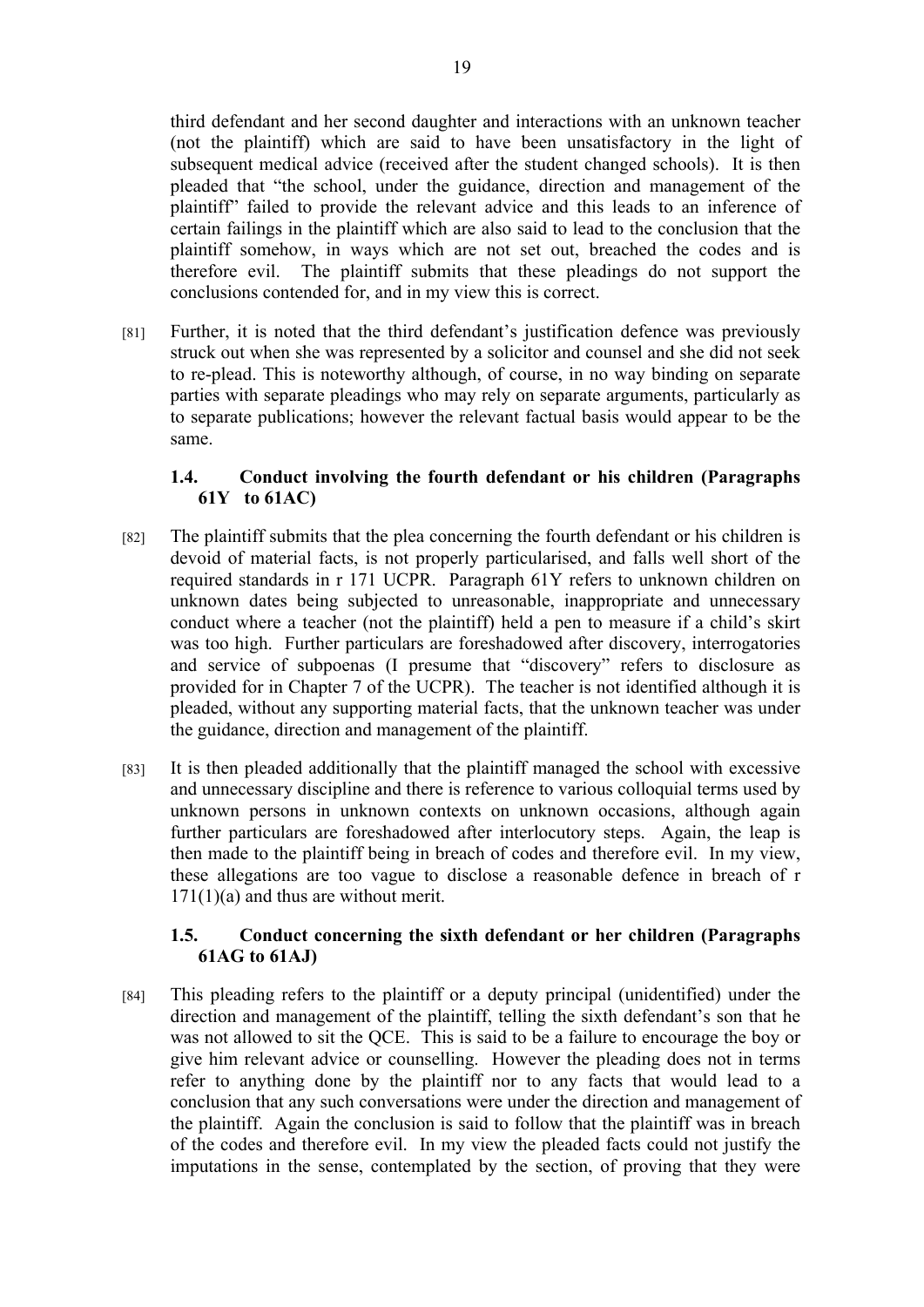substantially true. This pleading is not maintainable, in the sense of not disclosing a reasonable defence as referred to in UCPR 171(1)(a).

## **1.6. Conduct concerning the seventh defendant or her child (Paragraphs 61AK to 61AP)**

- [85] This is said to be a failure to take steps to try to stop bullying, including cyberbullying. However the pleading acknowledges that the child began meeting with a counsellor at the school who relayed relevant matters to the plaintiff. The plaintiff then discussed these matters with the child's unknown friends. This is said to have resulted in an increase in the bullying, again said to amount to a breach of the codes and therefore evil.
- [86] The plaintiff submits that even if the counselling was an insufficient step, it is plainly not a case of inaction by the plaintiff. It is not alleged what steps the plaintiff should have taken but did not. Further the actions pleaded with unidentified friends could not establish the plaintiff to be evil, or indeed to have done anything wrong. The plaintiff submits that the pleaded facts are equally consistent with the plaintiff having taken positive action to try to stop the bullying. In my view there is force in these submissions and this pleading is also unsustainable (i.e. as not disclosing a reasonable defence) in attempting to justify the imputation that the plaintiff was and is evil, particularly in the sense, as I accept, that "evil" necessarily involves wickedness.<sup>23</sup>

## **1.7. Conduct concerning the eighth defendant or his children (Paragraphs 61AQ to 61AX)**

- [87] This is said to involve a student who said that he wished to become a pilot. The allegation is that the plaintiff said words to the effect that he was a grunt and would end up being shot at. The plaintiff submits that a "grunt" is simply a colloquial word for an infantry soldier and can describe someone in the armed forces. Nor is it said to be inappropriate to warn an aspiring Air Force pilot that they will be "shot at" as this is not an unlikely outcome. The plaintiff points out that it is not alleged that the plaintiff's tone was unkind and it is said that this may have been wellmeaning advice.
- [88] This might be supported by the following pleading that when the child became distressed the plaintiff hugged him. The hugging is criticised (as inappropriate, but not unlawful) but it is not pleaded that the hug was unwelcome or caused the child further distress. It is then pleaded that on an unknown date the plaintiff attempted to hug another son of the eighth defendant without his consent. It is said, contrastingly, that this caused distress to the child. It is next pleaded that in a meeting with either one of the two children, both of whom are named, the plaintiff was critical of the child's plan to join the Army. This is said by the plaintiff's submissions to be unacceptably vague, falling short of facts going to a reasonable defence.

<sup>&</sup>lt;sup>23</sup> I note separately that the seventh defendant has pleaded justification. Those pleadings are in a somewhat different and more extensive form, justifying a different publication; they were not read on this application. The cases are pleaded separately in separate causes (although to be heard together at the trial) and are thus distinct. Any possible tension between the two is not material.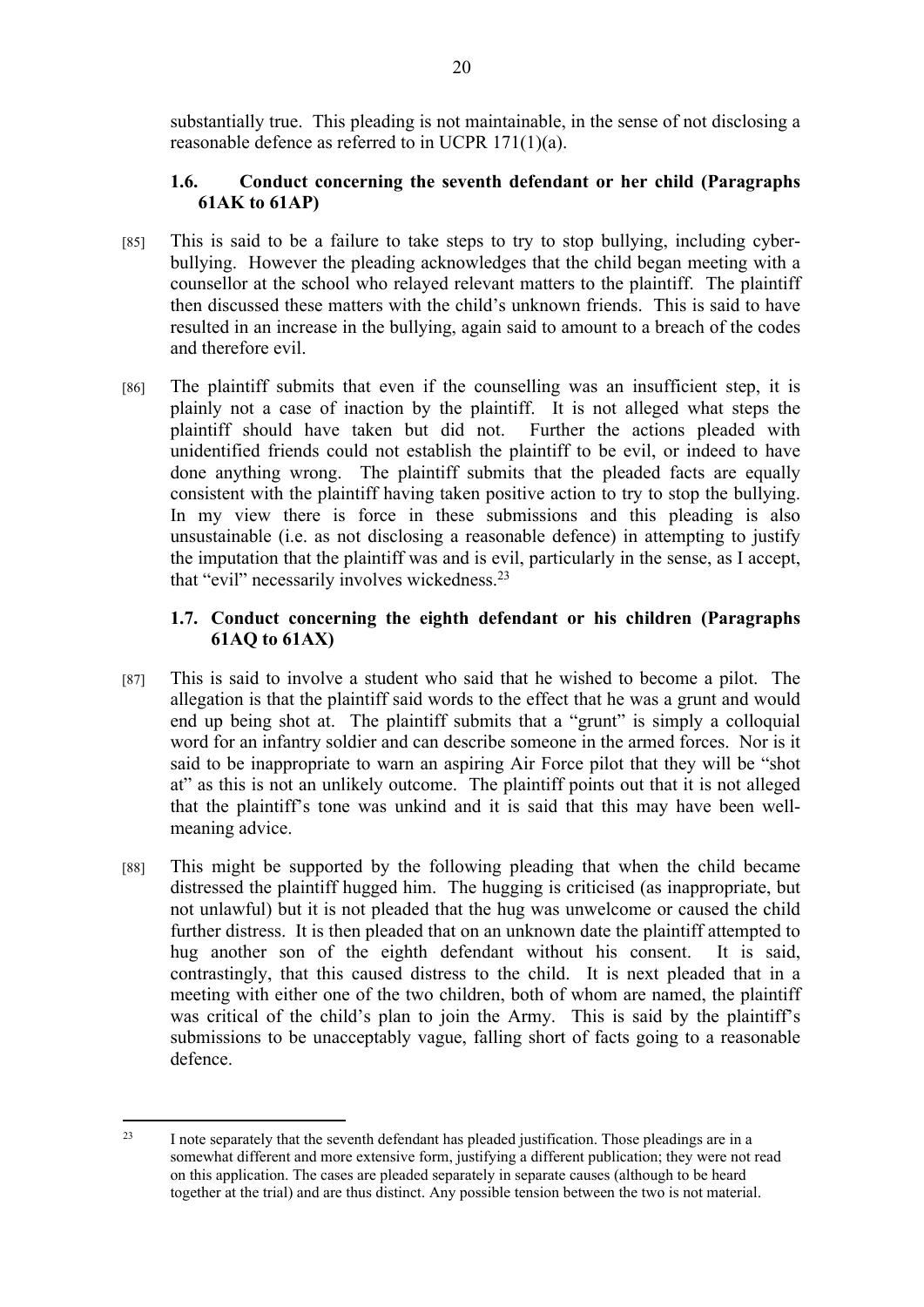- [89] It is then pleaded that the plaintiff's conduct prompted the eighth defendant to make a complaint to the ethical standards unit of Education Queensland. The conduct is again said to be in breach of the codes and accordingly, evil.
- [90] However the plaintiff points out that it is not alleged that the complaint was upheld. Without a pleading that the complaint was upheld, the defendants could not sustain the allegation as supporting the required conclusion of evil; again it falls short of facts founding a reasonable defence.
- [91] Again, in my view, the criticisms of the pleading are well-founded and it is without merit.

#### **1.8. Conduct concerning Abigail Chaloupka or her daughter (Paragraphs 61AY to 61BD)**

- [92] This is a pleading concerning Ms Chaloupka applying to re-enrol her daughter at the school in 2008 or 2009 in relation to which the plaintiff is said to have imposed unreasonable requirements on such an application. It is then said that Ms Chaloupka made certain comments, which are unparticularised, to her father; this led to the plaintiff becoming aware of the comments and threatening legal action which, so it is pleaded, was unjustified. This may suggest that the threat was for an improper purpose, although this is not stated.
- [93] Therefore this conduct, broadly, is again said to be a breach of the codes and therefore evil. The plaintiff submits that the material facts are not pleaded so as to support the proposition that the threat of legal action by the plaintiff was taken for an improper purpose and none of the pleaded matters support the imputations carried by the defendant's publications. In my view the plaintiff's submissions should be accepted on this topic. The pleading does not include facts showing a reasonable defence on the basis relied on.

## **1.9. Conduct concerning Grace Norris (Paragraphs 61BE to 61BI)**

- [94] This pleading refers to the plaintiff reading messages posted by a school student on her Facebook page. This was said to be a gross invasion of privacy. Further the plaintiff is said to have criticised Ms Norris when she gave a speech during her final year at school despite the student having the right to express such opinions and it is said that students should properly have been encouraged to engage in debates and discussion about the topic (same-sex marriage). Therefore this conduct again is said to amount to breaches of the codes and therefore evil.
- [95] The plaintiff submits that the allegations are insufficiently particularised and do not support the pleaded allegations. It is not pleaded that it was a private Facebook page or that the plaintiff broke any law in reading the message – Facebook is generally publicly available, unless one of the private settings is used, which does not seem to be alleged here. The plaintiff points out that there is no pleading that this was a private page or that the plaintiff broke any law in reading the message, nor is the message itself pleaded. As to the allegation that, in response to an unparticularised speech (nothing more than the broad topic is identified) the plaintiff "lambasted and intimidated" the student, the plaintiff points out that these allegations are not particularised. It is not known what was said, in response to what aspect or content of the alleged speech; rather there is simply resort to broad and colourful adjectives. In my view the plaintiff's submission that this is not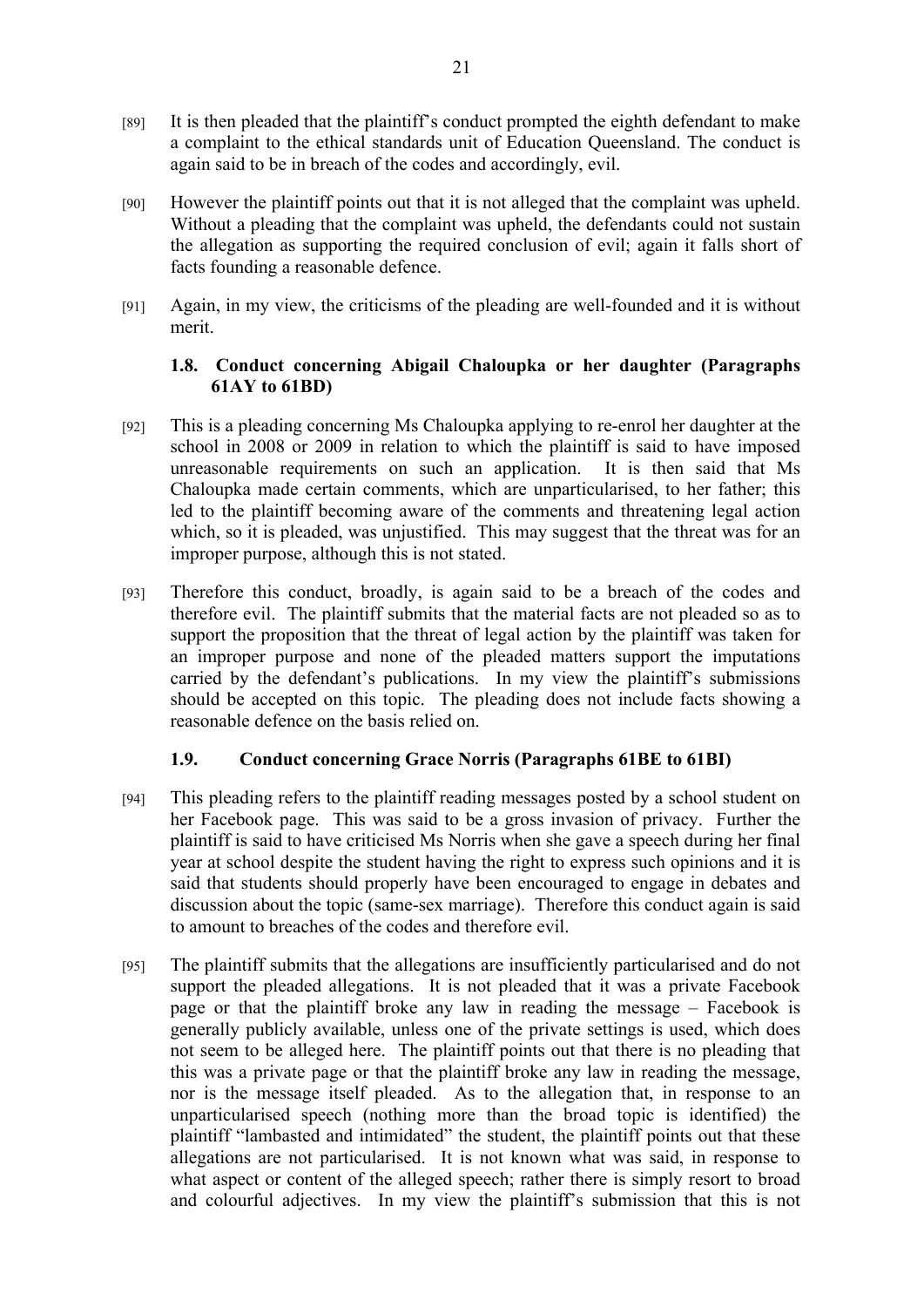properly pleaded nor particularised is correct. Again the facts pleaded do not demonstrate a reasonable defence.

#### **1.10. Conduct concerning Cassie McMullen or her son (Paragraphs 61BJ to 61BO)**

- [96] This is a pleading that on an unknown date Ms McMullen's son complained to the plaintiff that he was being bullied. The plaintiff failed to take any action in respect of this. Further it is said that Ms McMullen applied to re-enrol her son for Year 10 but the plaintiff dishonestly required her to pay \$12,000. It is then said that in about 2013, the plaintiff phoned Ms McMullen to require her son not to undertake a NAPLAN test. This was said to have been inappropriate and the plaintiff should have encouraged or counselled her son. It is then pleaded that these circumstances placed the plaintiff in breach of the codes and the plaintiff was and is a liar and evil.
- [97] The plaintiff submits that the allegations are insufficiently particularised and not capable of a response. The introductory matters are said to have been simply too vague. As to the allegation of a lie about the \$12,000, it is said that there is no information giving rise to the conclusion that the plaintiff lied. It is also pointed out that there is no pleading as to why the advice concerning the NAPLAN test was inappropriate, if it occurred. Again, it is submitted that the plea is insufficient to justify the imputations. Again, in my view, these submissions have considerable force and the pleaded facts do not demonstrate a reasonable defence.

## **1.11. Conduct towards Harry Watts (son of Vanessa Clarke) (Paragraphs 61BP to 61BS)**

- [98] This is a pleading that on 26 May 2015 the plaintiff interviewed the child, then aged 14, about possible criminal offences including entering an abandoned house and graffiti. It is pleaded that the plaintiff interviewed him without a relevant adult present and coerced him into providing information. It is next said that two days later, there was a meeting to discuss the child's suspension. It is said that during this meeting, the plaintiff disclosed confidential information about other unidentified students which is said to have been improper. It is pleaded that further particulars will be provided after discovery, interrogatories and/or subpoenas. This is said, in the circumstances, to be in breach of the codes and evil.
- [99] The plaintiff submits that the allegations of coercion and disclosure of confidential information are not supported by any material facts. The pleading does not say how the plaintiff coerced the child. It is not said that the child was in fact suspended. The confidential information is not detailed. Again, the plaintiff submits that this is not properly pleaded nor particularised, and I agree that the facts pleaded do not demonstrate a reasonable defence.

## **1.12. Conduct towards Damian Doyle (Paragraphs 61BT to 61BW)**

[100] This is a pleading that in about 2006, following an argument between the child and the plaintiff, the plaintiff decided to exclude him from school pending a psychiatric assessment. After this the psychiatrist concluded the child was experiencing "normal teenage problems". It is then said that the plaintiff's decision to exclude the child was excessive and oppressive; she did not attempt to address relevant issues; and had an excessive priority to the school and her reputation rather than the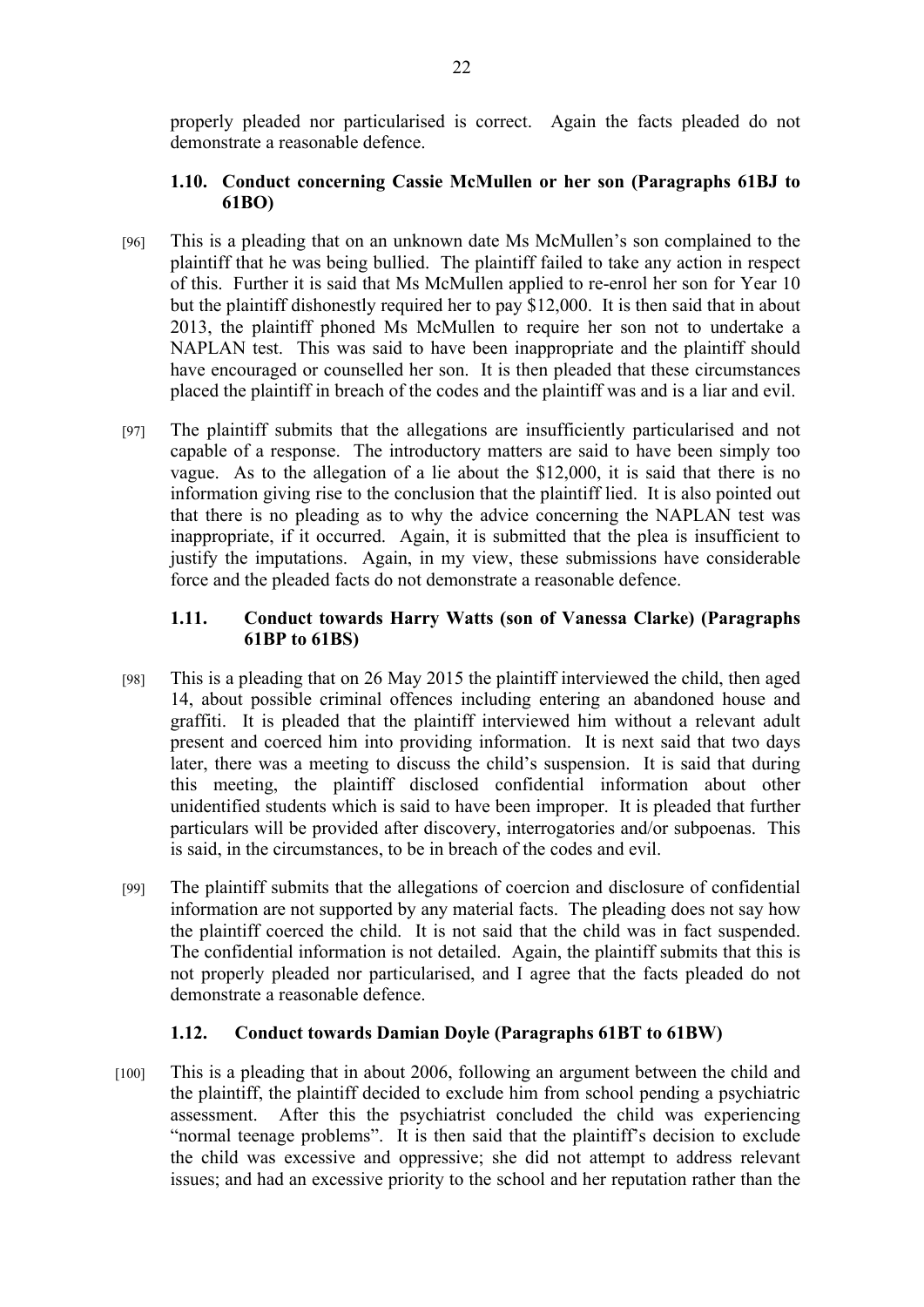best interests of the student. This was again said to be in breach of the codes and therefore evil.

[101] The plaintiff submits these allegations lack material facts, notably that why a decision to exclude was excessive and oppressive or how it demonstrated the wrong priorities. The pleaded facts are equally consistent with appropriate management and could not justify the relevant imputations. In my view this is correct and the pleaded facts do not demonstrate a reasonable defence.

#### **1.13. Conduct towards Paris Cumming (Paragraphs 61BX to 61CB)**

- [102] This is a pleading that the student was interviewed by the plaintiff about a party at which alcohol and marijuana were allegedly consumed, the student being about 14 years of age. It is pleaded that the alleged conduct gave rise, or potentially gave rise, to criminal charges being brought. Thus the plaintiff is criticised for interviewing the child without a parent or guardian being present. It is pleaded that the child was expelled or excluded as a result thus the interview was inappropriate, the plaintiff was in breach of the codes and therefore evil.
- [103] The plaintiff submits that the allegations could not establish the plaintiff to be evil or even to have done anything wrong. She points out that the plaintiff's state of knowledge of the circumstances prior to interviewing the child is not pleaded; nor where or when the interview took place or how it came about; nor what information the child gave to the plaintiff; nor it is pleaded that the child ought not to have been expelled or excluded. It is submitted that there is no proper basis pleaded for the assertion that the child should not have been interviewed alone. There is no pleading that the information was passed on to the police or resulted in any charges. The plaintiff is a teacher, not a police officer. Thus it is said that the allegations do not justify the imputations. Again, in my conclusion, these submissions are soundly based. The narrative is quite consistent with a teacher properly performing her duties and could not be relied upon to justify an imputation that she is evil.

## **1.14. Conduct towards Geoff Hooper (Paragraphs 61CC to 61CE)**

- [104] Mr Hooper was a teacher from 2014 to 2016. It is pleaded that he argued with the plaintiff in relation to time off for touch football, whether it be by unpaid leave or sick leave. It is said that the plaintiff threatened Mr Hooper in an unspecified way; further particulars are foreshadowed after disclosure etc. (it is an example of the "fishing expedition" procedure criticised by the plaintiff, summarised at [71] above). This is said to be in breach of the codes and therefore evil.
- [105] The plaintiff submits that the threat is not made clear, or other relevant details, or why any of those matters represented a breach of the codes. It is therefore submitted that the allegations do not justify the imputations. Again, in my view, there is force in this submission and the re-pleading should not be permitted.

## **1.15. Specific conduct by the plaintiff – random mobile phone searches, also requiring Year 11 and 12 girls to jump up and down and pat themselves down (paragraphs 61CH to 61CJ)**

[106] This is a pleading, firstly, that on unknown dates the plaintiff instructed some or all teachers to undertake random bag and body searches of the students for mobile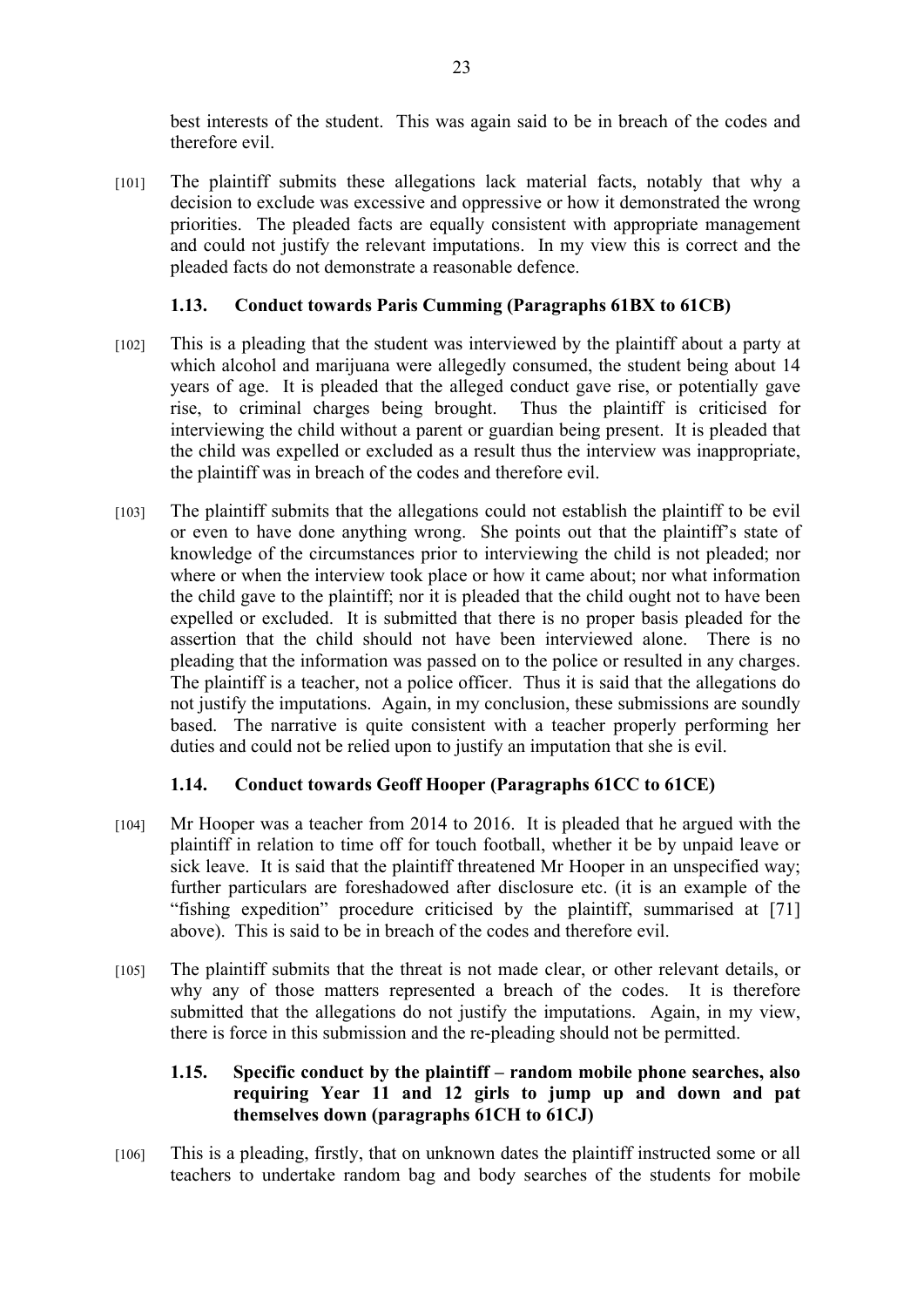phones and "other purposes". No further particulars are given, although it is said to have been inappropriate and caused distress to many unidentified students.

- [107] It is then alleged that on an unknown date or dates the plaintiff required these students to jump up and down and pat themselves down and shake their bodies in assembly so as to dislodge mobile phones or other items. Some students are named in the pleadings. It is said that this was inappropriate, unnecessary, wrongful and distressing and Mr Hooper made a complaint to the Ethical Standards Unit in about October 2016 (it is not pleaded that it was upheld). It is thus said to be in breach of the codes and therefore the plaintiff was evil.
- [108] The plaintiff submits that these allegations are completely unparticularised and it is not pleaded as to why any such conduct was inappropriate, unnecessary or wrongful. They are submitted to be inadequate to justify the imputations.
- [109] Again, in my view, these arguments should be resolved in favour of the plaintiff. No facts are pleaded so as to justify a conclusion that the actions taken to detect the use of mobile phones or other items was not within the normal duties of a principal.

#### **1.16. Conduct towards Laura Graham (paragraphs 61CL to 61CO)**

- [110] This is an allegation of a meeting in March 2015 between the plaintiff, the student and her mother. It is said that the plaintiff asked some questions about the student's sexual activity and then made some serious allegations against both. This is said to be inappropriate, unnecessary, excessive and/or sensitive. It is thus said to be in breach of the codes and therefore the plaintiff was and is evil.
- [111] The plaintiff submits in this regard that the allegations are extraordinary and unsupported by evidence. However, unlike the allegations dealt with above they do have more serious connotations and may be capable of justifying the imputation referred to. Whether the evidence to be led at the trial actually supports such an imputation would determine the fate of this particular aspect of the defence, however at this stage the pleading is not, in my view, so untenable that, for this reason alone, the leave should be refused. However the matter does fall in the context of the wider factors referred to in paragraphs [54] and [55] above. In my conclusion there is no reasonable explanation for the failure to rely on this earlier; the matter has been on foot for nearly 3 years, it is well advanced and has a trial date; the proposed defence may extend the length of the trial, although not greatly; and the plaintiff would be prejudiced in her trial preparation particularly, as she submits, when the plea by the first and second defendants is not supported by any evidence and is therefore without substance. Therefore, in the overall exercise of my discretion, this amendment should also be refused.

#### **1.17. Conduct towards various people and/or their children (paragraphs 61CP to 61ED)**

[112] These pleadings are a list of alleged conduct, on dates unknown, towards either children who are named or the unknown children of named parents, to the effect that the plaintiff either bullied, harassed and/or intimated various students. The conduct is devoid of any other particulars. I accept the plaintiff's submission that the pleadings cannot possibly support the imputations and therefore do not provide a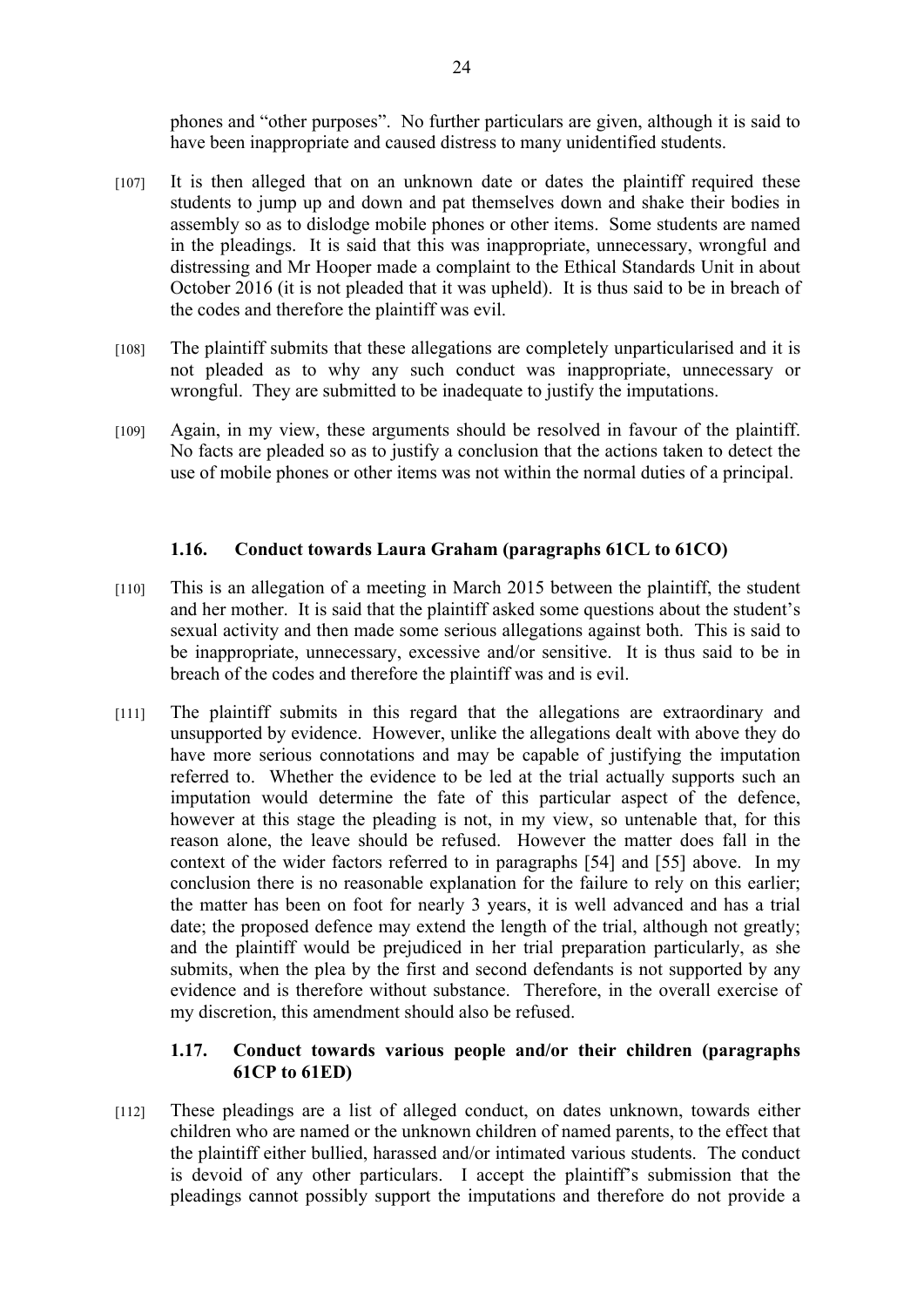reasonable ground of defence. They are so vague as to not possibly support a contention that the plaintiff was and is evil.

#### **1.18. Conduct towards Teresa Poots and her son (paragraphs 61EE to 61EH)**

- [113] This is a pleading that about a month before a student was to undertake his NAPLAN test, the plaintiff indicated her intention to remove him from the school because it appeared that he would fail English and Maths. She failed to offer encouragement, counselling or suggestions or take any other remedial steps. This is said to be in breach of the codes and therefore the plaintiff was and is evil.
- [114] The plaintiff points out that no year or month of this conduct is pleaded, nor is it pleaded that the child was removed or the parents' response.
- [115] The plaintiff submits that this is not a factual basis from which it could possibly be concluded that the plaintiff was and is evil, and in my conclusion this submission should be accepted. A reasonable defence is not shown.

#### **1.19. Conduct towards Cameron Turkington (paragraphs 61EI to 61EK)**

[116] This is a pleading that in 2012 the plaintiff requested a meeting with the student, then in Year 12. It is said that she told him they should not attempt to obtain an OP score and did not offer any alternatives. This is said to be in breach of the codes and evil. As the plaintiff submits, my conclusion is that these facts simply do not support the imputation that the plaintiff was evil.

## **1.20. Conduct towards John Gavens and his daughter (paragraphs 61EL to 61EN)**

[117] This is a pleading that in or about January 2017 the plaintiff instructed friends of a child to ostracize and isolate her. The friends are named. Amongst other things, the plaintiff complains that the words used by the plaintiff are not identified, nor is it set out how they would have the pleaded effect. There are simply no particulars of the alleged conversations with the eight separate children said to have been "instructed". Again, in my view the pleaded facts cannot support the truth of the imputation that the plaintiff was and is evil.

## **1.21. The commencement of the proceedings (paragraph 61EO)**

- [118] This is a pleading that the plaintiff was, and is, evil in commencing and pursuing these proceedings because she did so not for the sole or primary purpose of vindicating her reputation but rather to stifle or suppress the expression of dissent about her, where such expression is a normal part of a democratic society, with a view to positive changes in response thereto.
- [119] The plaintiff submits that no basis is pleaded for the allegation that this was the plaintiff's sole or primary purpose. For example, there is no pleading of any admission to such a purpose by the plaintiff to any witness, or particulars of such an occasion. Nor is it said to be an inference drawn from identifiable circumstances.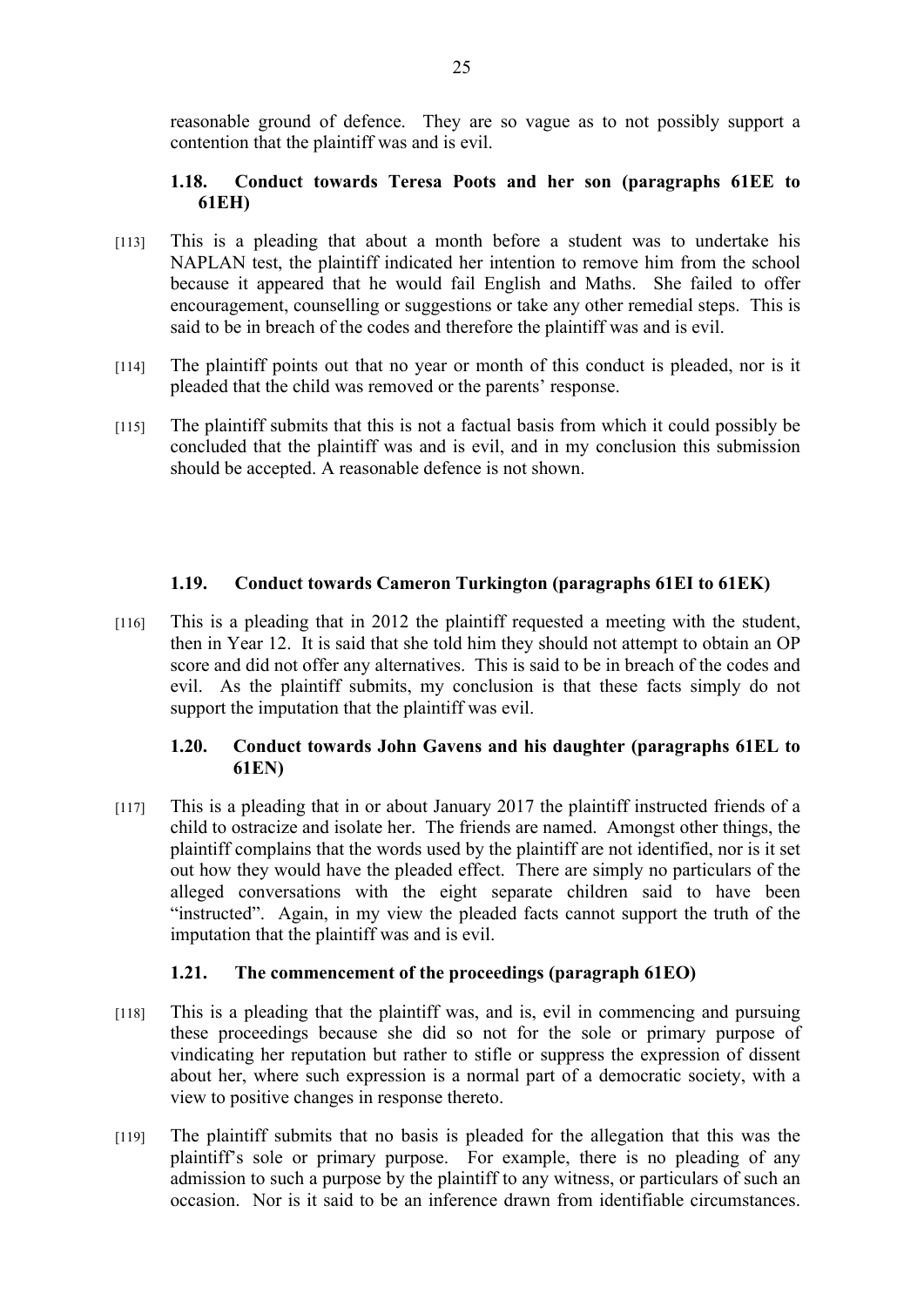Rather, it really is simply a broad assertion. Without further details, in my conclusion it does not provide a reasonable basis for a defence and, as the plaintiff submits, it is scandalous. This amendment should not be permitted.

#### **1.22. Other Imputations**

- $[120]$  All of the above pleadings refer to the first imputation in paragraph 11(a) of the amended statement of claim, that the plaintiff is evil. What then follows is a series of pleadings that the same particulars are relied upon in relation to the defence of justification concerning the remaining imputations that is, 11(b), that the plaintiff is nasty;  $11(c)$  the plaintiff is horrible;  $11(d)$  the plaintiff has brought pain and stress on Ms Baluskas' family; 11(e) the plaintiff has brought pain and stress on other families. No submissions were advanced by the parties as to a logical distinction to be made in this context between 11(a) and the remaining imputations. This may be because, in the context of the publication, the attribution of "evil" intent to the plaintiff necessarily overlays all of the publication and its imputations; moreover the other adjectives are not much less florid in their meaning than "evil". "Nasty" includes meanings of morally filthy or obscene; vicious, spiteful or ugly. "Horrible" includes causing or tending to cause horror; dreadful; extremely unpleasant, deplorable or excessive. In any case, for the reasons outlined above, in my view the pleadings are no stronger in relation to these further imputations and the amendments should therefore be refused.
- $[121]$  In relation to imputation 11(f), that the plaintiff brings pain and stress on children who do not get "A"s, it is pleaded in paragraph 61ET that it can be inferred from the plaintiff's conduct as particularised that she engaged in the conduct because the students in question were not, and were not regarded as being, "A" students. As a result the plaintiff brought pain and stress to those students.
- [122] Like the defendant's resort to alleged breaches of the codes to justify an imputation that the plaintiff was and is evil, in my view the pleading of this inference is simply a giant leap of logic which is in no way justified by the pleaded conduct, which also suffers from the other difficulties outlined above. It just does not follow, in my view, that such conduct as is alleged against the plaintiff in the pleadings as summarised above gives rise to the inference contended for. In my view paragraph 61ET does not represent a reasonable ground of defence and the amendment should not be allowed.
- [123] In paragraph 61EU it is pleaded that the first defendant relies upon the matters in paragraph 61ET in response to the imputation in  $11(g)$  that the plaintiff mistreats the lower performing children. The paragraph then sets out a number of statistics about schools in South East Queensland and numbers of short suspensions, long suspensions and exclusions. From this averages are sought to be drawn and in turn it is said to be inferred that the plaintiff mistreated children who could reasonably be described as lower performing children. The theory seems to be that because the suspensions and exclusions at the plaintiff's school are higher than the mathematical average, something nefarious must be going on. In my view the logic simply does not follow without further pleaded facts. In order to evaluate such a contention, there would need to be an enormous body of evidence, and essential facts, as to the different problems and experiences of different schools in different areas across South East Queensland; a comparison of socio-economic and probably other kinds of data to make such figures meaningful. This kind of analysis and supporting facts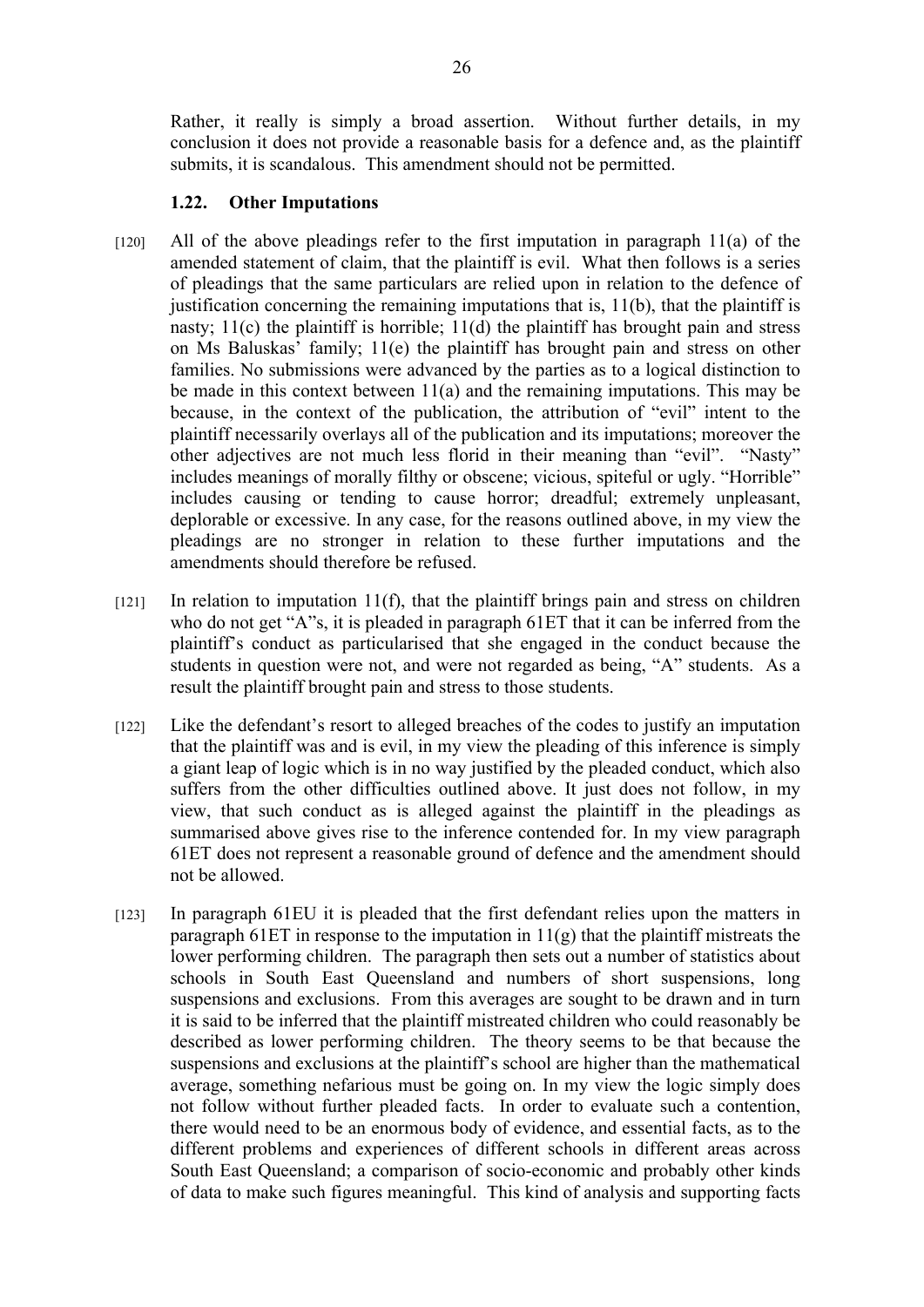are simply absent. I accept the plaintiff's submission that the matters pleaded do not support the required inference.

[124] As to imputation 11(h), that the plaintiff mistreats lower performing children because those children affect her school ratings, it is pleaded in paragraph 61EV that this inference is also available from the matters earlier pleaded. It is also pleaded that it can be further inferred that the plaintiff acted in this way so as not to adversely affect ratings for the school. In my view the plaintiff is correct in submitting that the matters particularised do not support the inference pleaded. The logic suffers from the problems outlined above.

## **2. The pleading as to the second Baluskas publication – First Defendant**

[125] The proposed amended defence then deals with the second Baluskas publication outlined earlier (paragraph 11D of the amended statement of claim). The relevant imputations are set out in paragraph 11G of the amended statement of claim, including that the plaintiff is evil and a number of other matters along similar, but not identical, themes to the first publication. The draft third further amended defence of the first defendant deals with those imputations by reference to the matters already pleaded, in a similar way. In my view, for the reasons outlined above, the same conclusion should be reached in respect of each of those matters.

## **3. Qualified Privilege at Common Law (paragraph 62) – First Defendant**

- [126] The defence of qualified privilege at common law is sought to be relied upon. This involves the recipient having an interest or apparent interest in having information on a subject and the matter being published to the recipient in the course of giving them such information.
- [127] In general, there is a defence of qualified privilege on an occasion where the publication is:
	- (i) made in pursuance of a legal, social or moral duty to a person who has a corresponding duty or interest to receive it;
	- (ii) made for the protection or furtherance of an interest to a person who has a common or corresponding duty or interest to receive it; or
	- (iii) made to a person sharing a common interest.

The principles to be applied in determining whether the occasion of the publication of the matter complained of was an occasion of qualified privilege are well known and well settled.<sup>24</sup> The principal authority is *Toogood v Spyring<sup>25</sup>*:

"In general, an action lies for the malicious publication of statements which are false in fact, and injurious to the character of another (within the well-known limits as to verbal slander), and the law considers such publication as malicious, unless it is fairly made by a person in the discharge of some public or private duty, whether legal

<sup>24</sup> *Bashford v Information Australia (Newsletters) Pty Ltd* (2004) 218 CLR 366 at [9] ; *Atkas v Westpac Banking Corporation Ltd* (2010) 241 CLR 79 at [15]; *Holmes a Court v Papaconstuntinos* [2011] NSWCA 59 at [76].

<sup>25</sup> (1834) 1 Cr M&R 181 at 193; 149 ER 1044 at 1049–50 (Parke B).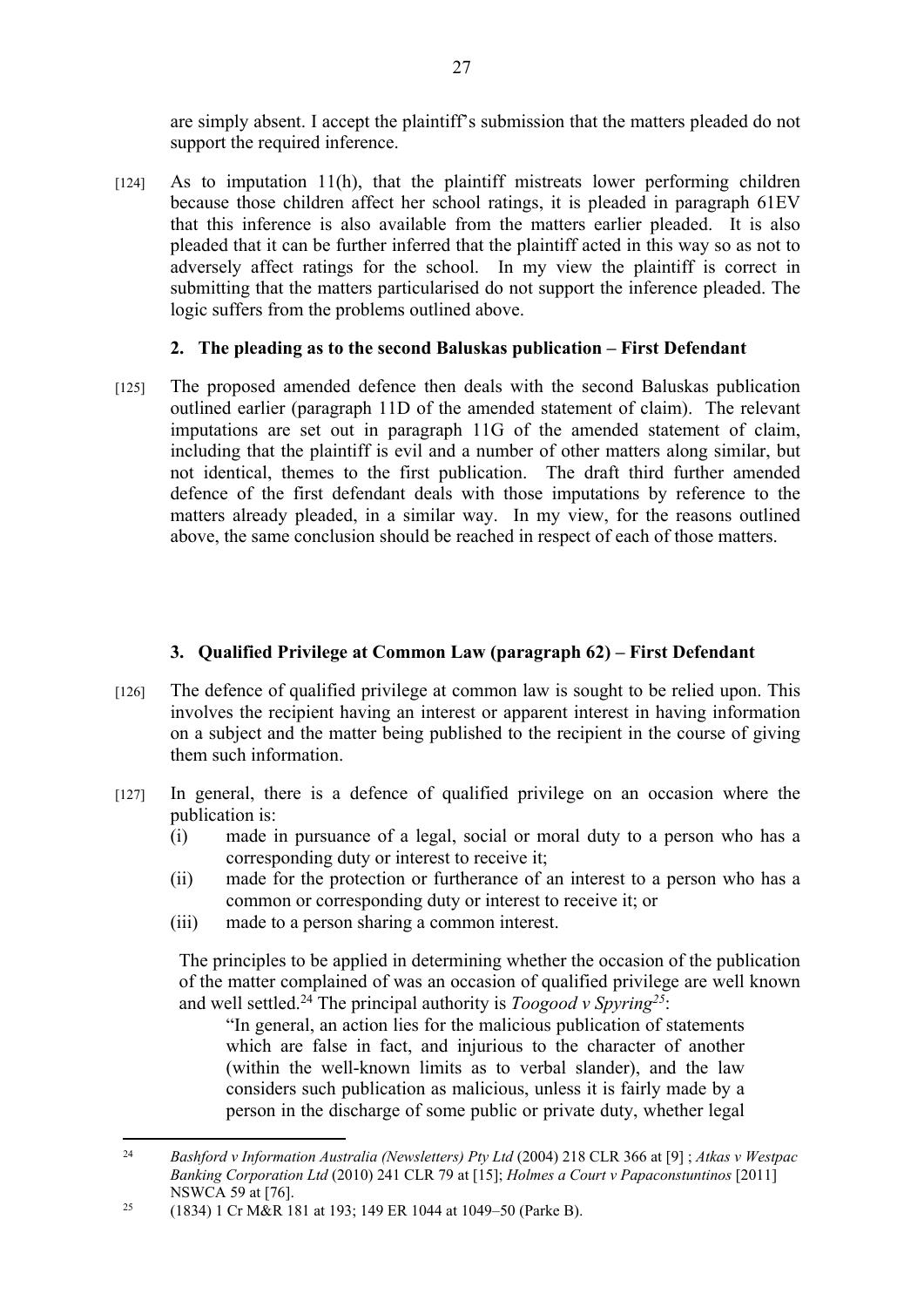or moral, or in the conduct of his own affairs, in matters where his interest is concerned. In such cases, the occasion prevents the inference of malice, which the law draws from unauthorised communications, and affords a qualified defence depending upon the absence of actual malice. If fairly warranted by any reasonable occasion or exigency, and honestly made, such communications are protected for the common convenience and welfare of society; and the law has not restricted the right to make them within any narrow limits<sup>"</sup>

In *Megna v Marshall*, <sup>26</sup> Simpson J summarised what she called 'the proper process for determining a defence of qualified privilege' as follows:

"I have come to the conclusion that the determination of a defence of qualified privilege at common law involves three strands of inquiry:

- identification of an **occasion** of qualified privilege by reference to all of the circumstances in which the communication is published, including, particularly, the subject matter of the communication: this involves the identification of a duty or interest in the publisher to communicate with respect to that subject matter, *and* the identification of a reciprocal interest in the recipient in receiving a communication with respect to that subject matter;
- determination whether the content of the communication was **relevant, germane**, or **sufficiently connected** to that occasion or subject matter;
- (only if both occasion and relevance are established), determination whether, notwithstanding that there is an occasion of qualified privilege, *and* that the communication is sufficiently relevant or germane to that occasion, the occasion was misused, or used for an ulterior or extraneous purpose, such as to give rise to a finding that the publisher was actuated by express **malice** …<sup>27</sup>

Notwithstanding some inconsistencies in the cases, in my opinion the preponderance of authority is that the proper process for determining a defence of qualified privilege is to ask a series of questions, in sequence, as follows:

- were the circumstances in which the communication was published (including, importantly, the subject matter of the communication and the identity of the publisher and the recipients) such as to give rise to the requisite duty or interest in the publisher, and the reciprocal interest in the recipient in receiving the publication, thus creating an occasion of qualified privilege?
- if the answer to the first question is in the affirmative, was the particular statement of which complaint is made relevant, germane or did it have sufficient connection to that occasion?

(If the answer to either of the preceding questions is in the negative, then there is no call to proceed further. There is no defence of qualified privilege.)

 $^{26}$  [2010] NSWSC 686<br>
<sup>27</sup> Ibid at [50]

Ibid at  $[50]$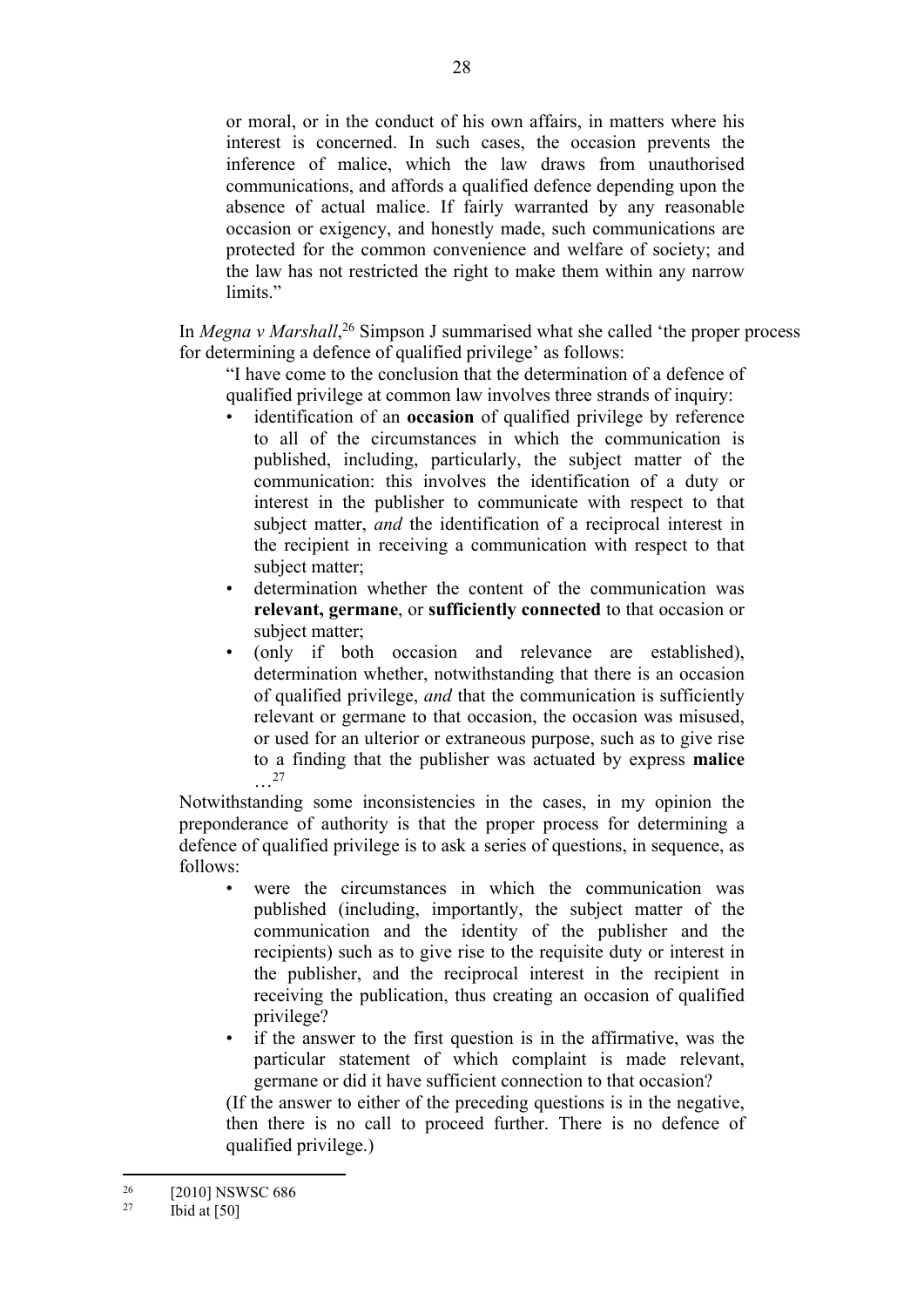- if the answer to both preceding questions is in the affirmative, was the publisher actuated by express malice?"<sup>28</sup>
- [128] As to this proposed defence, the plaintiff refers to the difficulty of establishing an occasion of qualified privilege where the publication is made to a large audience, as here, where the change.org website was viewable by the general public.<sup>29</sup> She contrasts *Bashford v Information Australia (Newsletters) Pty Ltd*<sup>30</sup> where the publication was a topic specific periodical with restricted distribution, giving rise to the required reciprocity of interest. This is not such a case, so it is submitted; the defendants do not deny the website was publicly viewable nor do they plead that the readership was restricted to past and current pupils, their parents or guardians; this would be essential to reciprocity and is absent. Indeed, the comments indicate a wider readership.<sup>31</sup> These submissions have force; I do not accept the defendants' submission that because the publications were specific in their subject matter, the required reciprocity of interest in the readership, and thus the occasion of qualified privilege, arose.<sup>32</sup>
- [129] Further, the plaintiff submits that this is not a case where qualified privilege extends to government or political matters, with its attendant requirement of reasonableness.<sup>33</sup> There is no pleading of reasonableness, as, so it is submitted, there could not be; and indeed, this may be why the statutory defence of qualified privilege was not resorted to, as it requires reasonableness.<sup>34</sup>
- [130] Thus the plaintiff submits that the publications do not communicate the information asserted in the pleading; the relevant statements were expressions of opinion, not fact; and there is no pleaded basis for a conclusion the comments were fairly made. Further there is no prospect of a conclusion that the necessary reciprocity of interest in the reader existed, where the publication was on public, not school-specific, websites, for the reasons outlined above.
- [131] All these matters are contested by the defendants, but they really only point to (a) the facts are a sufficient basis for the comments to be concluded to have been fairly made; (b) a proposition that because the publication on Change.org was intended to be directed to the school community, there was sufficient reciprocity of interest. However I cannot accept these submissions. As to the first feature, in my view there is not a pleaded basis for the comments being fairly made. As to the second, in my view the plaintiff is correct in her submission that the material was published on a much wider forum than a school community specific one.
- [132] Thus the plaintiff submits that the pleaded defence has no prospect of success, and in the circumstances leave should be refused. I accept that this is correct.

## **4. Honest Opinion – First Defendant**

[133] As to honest opinion, this has not previously been attempted, and thus not previously struck out, so that the defendants may be in a slightly stronger position to

<sup>&</sup>lt;sup>28</sup> Ibid at [175]; see Defamation Law in Australia, Lexis Nexis,  $2^{nd}$  Ed 2011 at 22.2 pp 357-359

<sup>&</sup>lt;sup>29</sup> *Lange v ABC* (1997) CLR 520 at 570; 572<br><sup>30</sup> (2004) 218 CLB 266

 $^{30}$  (2004) 218 CLR 366

 $31$  Plaintiffs Outline of Submissions, Court document 217, at [85] and the references therein<br> $32$  Defendents' Outline of Submissions of 16 May 2010, at  $[107]$ 

 $\frac{32}{10}$  Defendants' Outline of Submissions of 16 May 2019, at [107]

 $\frac{33}{34}$  *Lange* at pp 573-4

<sup>34</sup> *Defamation Act* 2005 (Qld) s 30 (1)(c)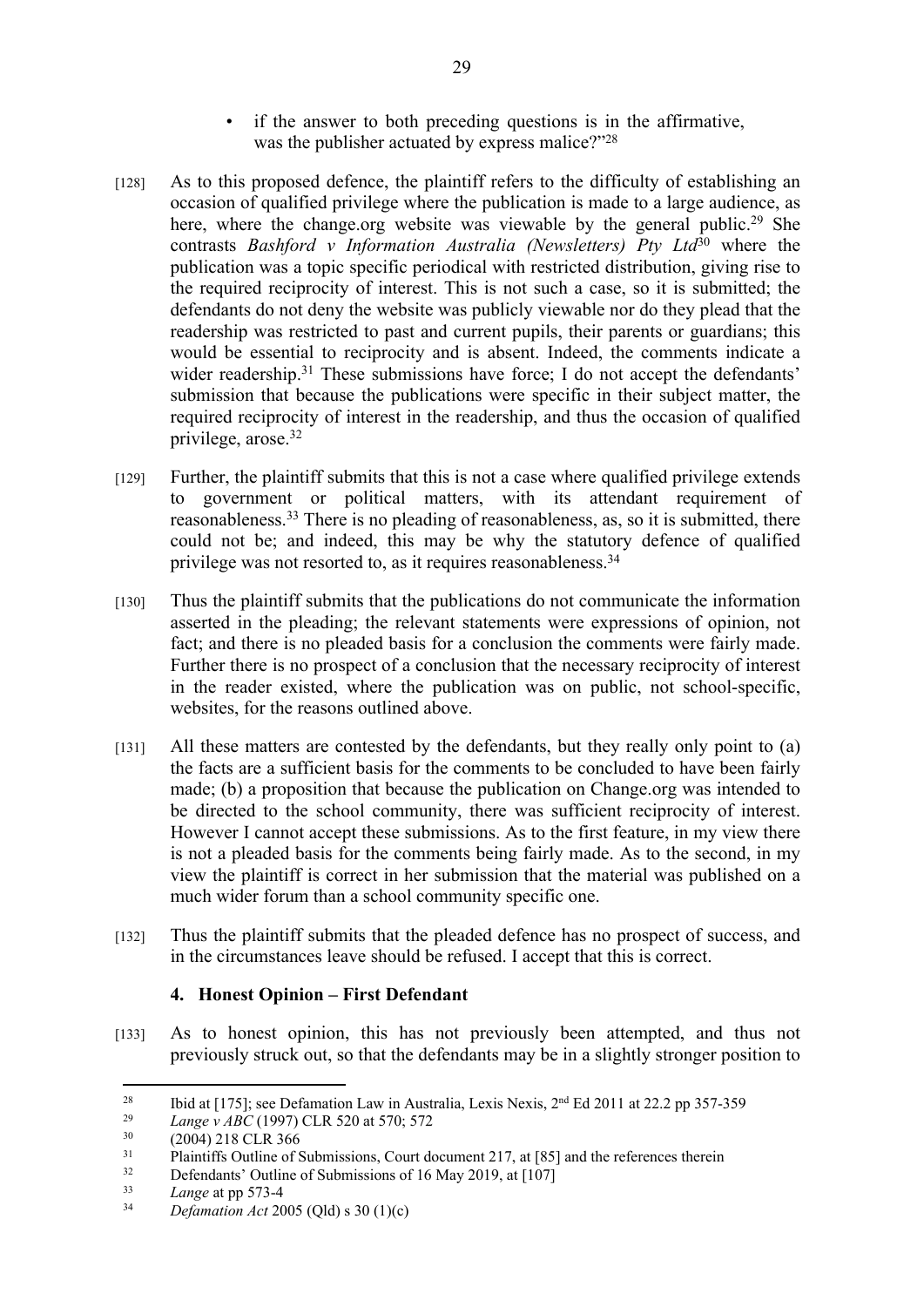overcome their procedural hurdles. However the plaintiff submits these amendments should also be refused because of the tenuous nature of the proposed pleading. It is pointed out firstly that the defendants allege that their opinions were based on facts which were notorious (the relevant facts are not said to be stated in the terms of the communication itself). These are essential elements of the defence (i.e. that the relevant facts are either stated in the terms of the publication itself, or are notorious), the purpose of which is to enable a person, in possession of the relevant facts, to judge for themselves whether the opinion expressed is well-founded; whether the facts support the comment.<sup>35</sup> However the plaintiff submits that the defendants have failed to properly plead and particularise the facts required, saying that the matters pleaded are not facts but rather bare assertions. The required facts, so it is submitted, are not to be found in either of the defendants' publications nor is there a basis for concluding that they were notorious. The plaintiff also objects to the use of broad allegations to elicit further facts on disclosure.<sup>36</sup>

- [134] The defendants submit that it is pleaded that the facts were notorious because they had been posted "expressly or by implication" on Change.org prior to the first Baluskas publication. It is obviously difficult for them to rely on "implied" facts as being notorious.
- [135] The plaintiff also refers to the finding in *Brose v Baluskas & Ors*<sup>37</sup> that, in respect of the third, fifth and seventh defendants in this action, a proposed defence of honest opinion was not available, concluding that the alleged facts "may have been potentially known to some in the community through gossip but they are not notorious".<sup>38</sup> The plaintiff argues that the same reasoning and result should apply in this case; it lacks a basic factual foundation. The defendants contest the conclusion referred to, saying it was not justified on the state of the pleadings in that case.
- [136] Some of the defendants' difficulties include that they cannot presently particularise all of the facts which they plead are "notorious", saying this awaits possession of the "entire petition"; as outlined above, the plaintiff objects to such a procedure. I also accept, as the plaintiff submits, the pleaded list of "facts" presently relied on really amount to bare assertions which are contested.
- [137] In my conclusion the plaintiff's submissions should be accepted as to the merits of this proposed defence and the amendment should accordingly be refused.

## **5. Justification – Second Defendant**

[138] The proposed defence of the second defendant also seeks to rely on justification in defence of the second defendant's publication. The second defendant's publication is in somewhat different terms from that of the first defendant and, for example, does not contain the word "evil". It was a post to the change.org website on 7 March 2016, and links to that website were located on the Facebook sites referred to. The post was in the following terms (paragraph 13 ASOC):

"What a joke! I can't believe that it has taken the Education Department this long to react to the numerous complaints of parents

<sup>35</sup> *Channel Seven Adelaide Pty Ltd v Manock* (2007) 232 CLR 245 at [5] *per* Gleeson CJ; [72] *per* Gummow, Hayne and HeydonJJ.

<sup>&</sup>lt;sup>36</sup> *Wing n ABC* [2018] FCA 1340, Rares J, at [79]-[80]

 $^{37}$  [2018] QDC 214.

At  $[48]$ .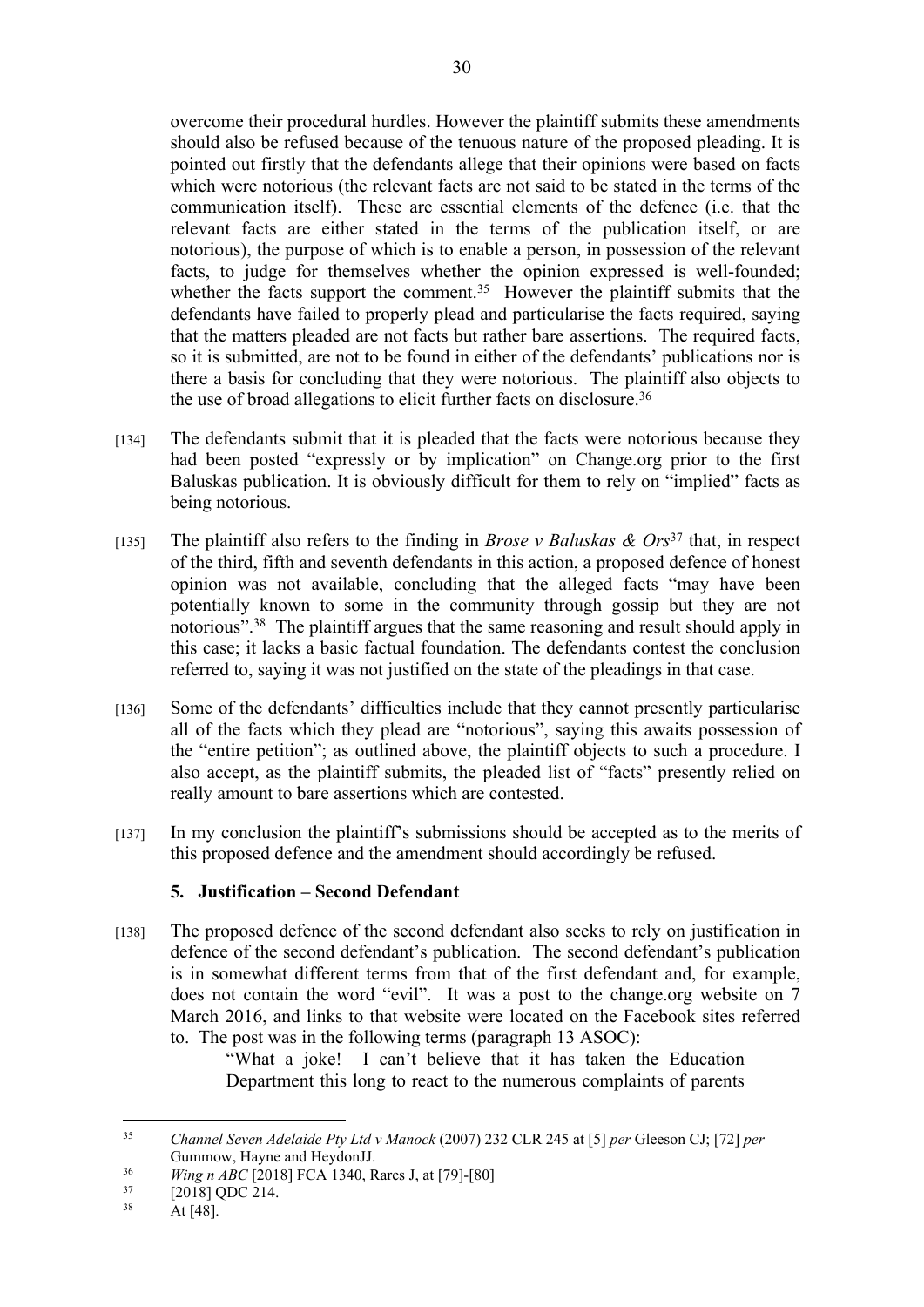that have confronted her on the way she would handle situations regarding their child. She thinks she is investigator, judge, jury and executioner and not a good one at that. She is not interested in the kids that don't fit the norm of education only high achievers. The only skill she had learnt in the last 16 years is the gift of the gag. Good riddens."

- [139] The imputations from the publication are pleaded at paragraph 16 of the amended statement of claim as follows:
	- (i) the plaintiff has had numerous complaints made about her by parents;
	- (ii) parents of children at the school have confronted her on the way she would handle situations regarding their child;
	- (iii) the plaintiff does not handle situations appropriately;
	- (iv) the plaintiff thinks that she is an investigator, judge, jury and executioner;
	- (v) the plaintiff is controlling;
	- (vi) the plaintiff is unjust;
	- (vii) the plaintiff is dictatorial;
	- (viii) the plaintiff is not a good principal;
	- (ix) the plaintiff is not interested in children that are not high achievers.
- [140] The proposed third further amended defence of the second defendant firstly deals with imputation 16(a) by listing the number of separate parents who had made complaints about the plaintiff in paragraph 43A of the proposed pleading. In my view, this does not suffer from the various difficulties outlined above in relation to many other aspects of the first defendant's proposed pleadings, and consequently the proposed amendment should be allowed. The same analysis and result apply in relation to paragraphs 43B to 43F, referring to 16(b). The second defendant is able to plead justification in relation to the imputation of confrontation.
- $[141]$  In relation to imputation 16(c), that the plaintiff does not handle situations appropriately, the second defendant then attempts to embrace the matters pleaded by the first defendant in relation to the plaintiff's interactions with the various defendants or their children, to justify the imputation that the plaintiff does not handle situations appropriately, together with various other members of the school community, together with other members of the school community, to justify the imputation that the plaintiff does not handle situations appropriately. The second defendant then refers to the pleadings made by the first defendant in relation to these various alleged incidents in the comparative paragraphs of the first defendant's pleading. The subparagraphs in the second defendant's proposed amended pleading run from paragraph 43G to 43AN. With one exception, in my view, these pleadings fail for the same reasons as outlined above in relation to the first defendant. A reasonable defence is not disclosed. However the one exception is paragraph 43V, referring to an allegation of an interaction in March 2015 between the plaintiff, a student and her mother. The allegations as to the plaintiff's alleged misconduct could, if substantiated, be proof of handling a situation inappropriately. In my view the second defendant should have the opportunity of pursuing a justification defence in relation to this imputation concerning this alleged interaction. This is a different result from the first defendant's application; this is in the context of justifying a separate imputation of, in my view, a somewhat different character.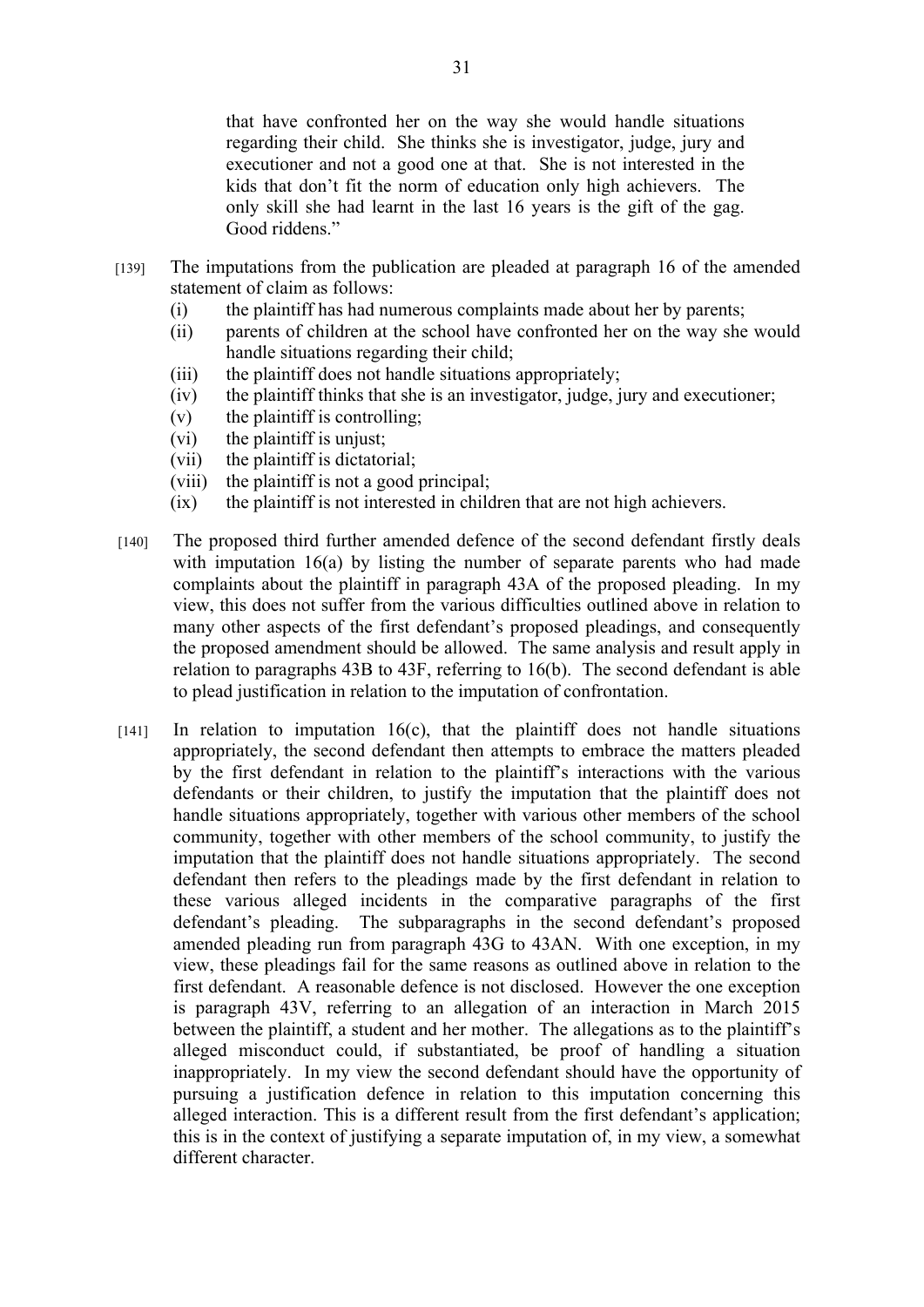- $[142]$  Imputation 16(d) says that the plaintiff thinks that she is an investigator, judge, jury and executioner. The relevant pleadings by the second defendant again embrace the way in which the first defendant has attempted to plead these matters. The pleadings run from paragraph 43AO to 43BC. Again, for the reasons outlined above in relation to the first defendant, in my conclusion these pleadings in relation to this imputation are not maintainable. They do not reveal a reasonable defence.
- [143] The second defendant then sets out the same particulars previously relied on to justify, in turn, imputations that the plaintiff is controlling; unjust; dictatorial; not a good principal; and not interested in children that are not high achievers. For the reasons set out above, in respect of the pleadings of the first defendant and also the matters relied on in relation to the second defendant, my conclusion is that these pleadings are also not maintainable for a defence of justification.

#### **6. Qualified Privilege at Common Law – Second Defendant**

[144] For the reasons previously identified, the proposed defence fails in relation to the required element of reciprocity of interest.

#### **7. Honest Opinion – Second Defendant**

[145] The difficulty with this proposed defence, as outlined above, is the proposition that the required facts upon which the opinions are said to be based, which are not revealed in the terms of the communication itself, are not notorious. Therefore, for the same reasons outlined above in relation to the first defendant, this amendment should also be refused.

#### **Other Matters**

- [146] Paragraph 65 of the draft amended pleading (First Defendant) and 47 (Second Defendant) refers to mitigation of damages, and in particular B, it relies on the truth of any imputations. No submissions have been made as to this proposed amendment. In view of my conclusion as to justification, this part of the amendment would also be impermissible, although the balance of 65 and 47 would, subject to any further submissions, seem unobjectionable.
- [147] As this matter was set down for trial without a request for trial date having been filed, finalisation of the pleadings has, to this point, been somewhat informal. Thus other amendments not requiring leave at this stage, such as the pleading of a defence under the Limitation of Actions Act (and any reply thereto), do not need to be the subject of any orders. The plaintiff indicated a possible amendment to the statement of claim following the final close of pleadings and consequent further disclosure. An amendment along those lines, purely relating to further disclosure, should likewise not require leave of the court. However anything more substantial or different from that type of amendment should require leave and be caught by order (g) below.

## **Orders**

- [148] Thus there should be orders as follows:
	- (i) The defendants' second further amended defence, filed 26 October 2018 without leave, is struck out insofar as it pleads any matters for which leave was required pursuant to the court's orders of 5 October 2018;